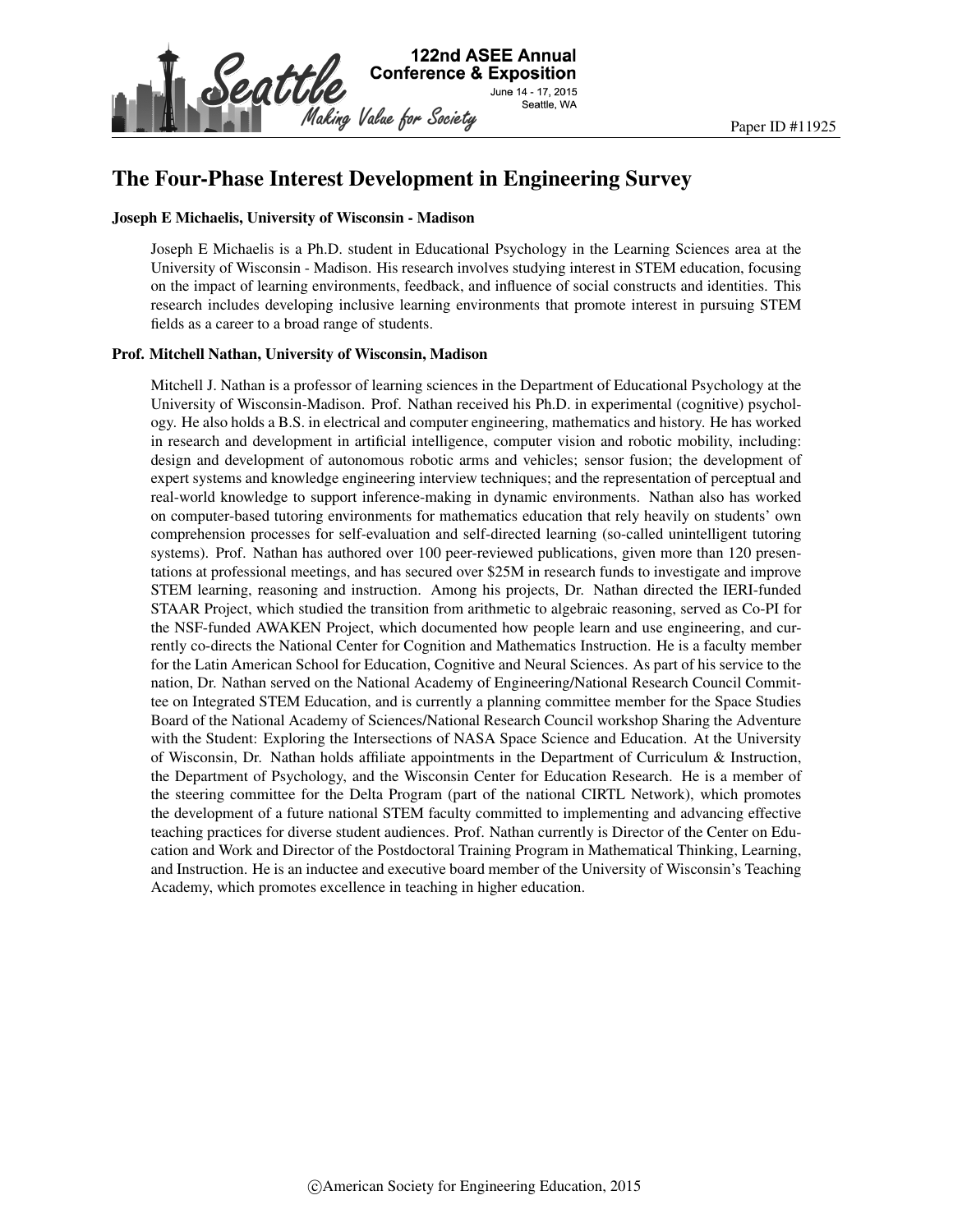# **The Four-Phase Interest Development in Engineering Survey**

### Abstract

The Four-Phase Interest in Engineering Survey (FIDES) was developed to address a need for a survey instrument derived from current interest development theory to measure the psychological construct of student interest in engineering. The FIDES survey was developed using the Four-Phase Model of Interest Development as a theoretical framework for identifying indicators of student interest. In this paper we discuss the design and development of the FIDES instrument using an iterative method. After two rounds of modification and fine tuning, we present the FIDES 2.0 instrument as a valid and reliable tool for measuring student interest in engineering. We explore the merits and limitations for the FIDES 2.0 to inform our understanding of interest as a developing psychological construct, and suggest appropriate applications that would benefit from using the survey.

## Introduction

Increasing motivation for students to enter and persist in engineering pathways will require developing and maintaining interest in engineering<sup>1</sup>. In order to better estimate the effectiveness of programs aimed at increasing this interest, a measurement instrument based in interest development theory is needed<sup>2</sup>. Use of a survey instrument will provide a standardized and efficient tool for this purpose. Currently, most available survey instruments that measure student interest in engineering are based on affective measures of interest<sup>3</sup>, or attitudes towards STEM<sup>4</sup>, without accounting for indicators of deeper and more meaningful interest. It is important to include indicators that go beyond the surface level of positive feelings in order to better account for a more nuanced understanding of interest development. One currently used survey, which includes measures beyond affect and attitude, was implemented by Maltese, Melki, and Wiebke<sup>5</sup>. However the instrument utilizes a retrospective approach, that is not suitable for measuring current interest in engineering, and has the drawback that retrospective recall of mental states are notoriously inaccurate<sup>6</sup>. The goal of this study is to develop and refine a psychometrically sound survey instrument based on Hidi and Renninger's<sup>7</sup> Four-Phase Model of Interest Development (FPMID) that will reliably ( $\alpha \geq .70$ ) measure students' early and developing levels of interest in engineering.

#### Background Literature and Theoretical Framework

Education theorists distinguish between state-based and trait-based personality characteristics of students. The *traits* of a student "are relatively constant over time" regardless of variations between situations and task demands (though they will vary between students), while the *states* that a student goes through can frequently "vary during individual learning experiences" <sup>8</sup>. An example of a state would be the changing nature of a student's content knowledge over the course of a lesson. The student's mental state can change as she learns a new concept or procedure, which can lead her to think and act differently in the future. An example trait is a student's level of extraversion, and will likely remain unchanged as she moves from class to class, or even as she continues to mature.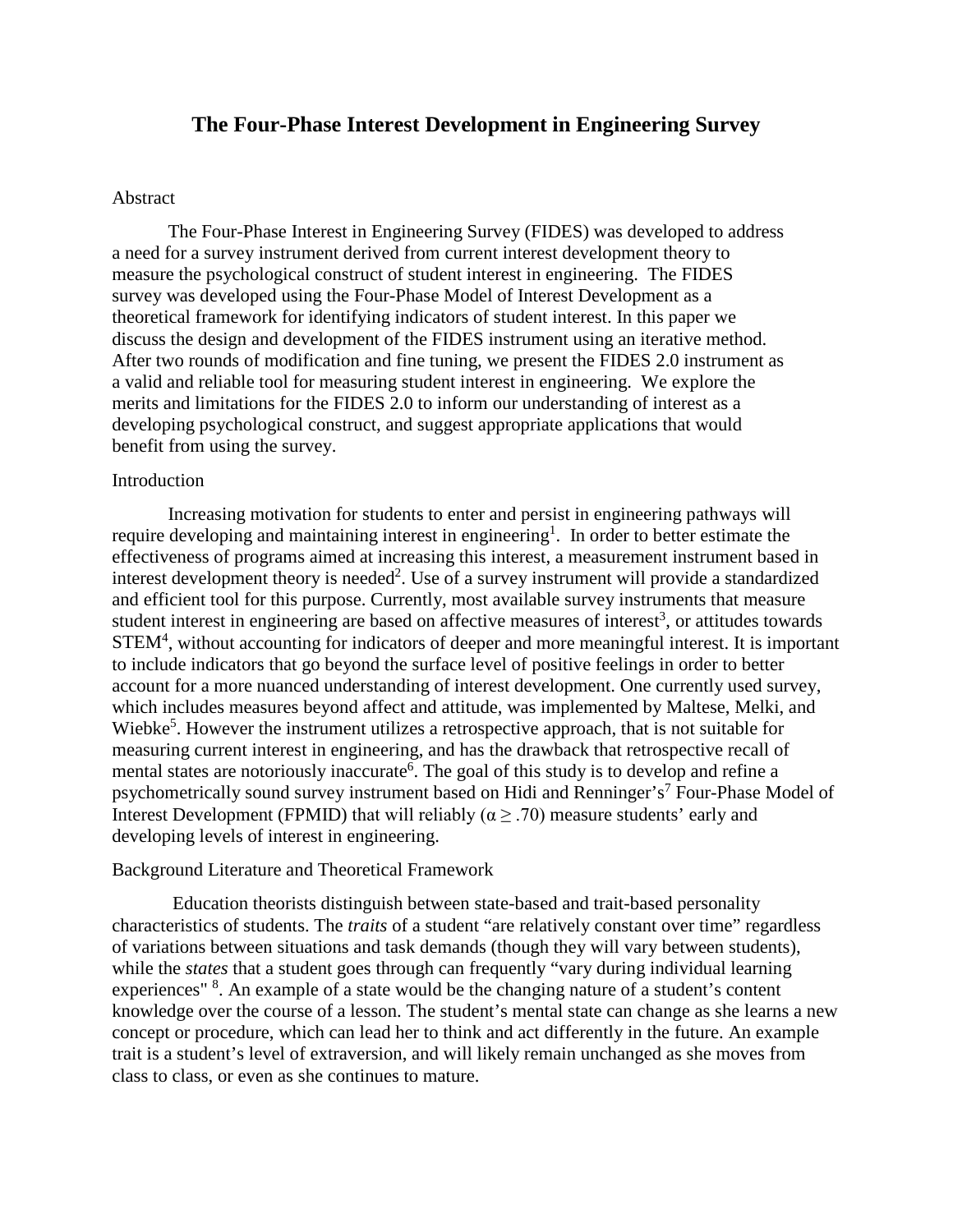Interest as a developing psychological construct may appear to the observer initially as a *state* for a student whose interest in computer programming is only triggered by engaging situations, such as an engaging Lego/Logo activity. Over time, however, it may become more evident that programming interest is a *trait* for this student, who personalizes and internalizes a drive to explore and pursue a degree in electrical and computer engineering. Previous work has identified an important distinction between *situational interest*, which is state-based, contextspecific, impulsive, and transitory; and *individual interest*, or personal interest, which is traitbased, context independent and enduring<sup>9, 10, 11</sup>. Hidi and Renninger's<sup>7</sup> FPMID further refines the situational-individual interest distinction into four progressive phases of interest: Triggered Situational, Maintained Situational, Emerging Individual, and Well-Developed Individual. Each phase is considered to be sequential and distinct, with each subsequent phase building off the previous. Triggered and Maintained Situational phases of interest are hypothesized to be primarily state-based, while Emerging and Well-Developed Individual phases are considered to be trait based. Over time, and through repeated activation, states can develop into traits, through neural reorganization during brain development<sup>12</sup>. This is one reason why early experiences that first "catch" and then "hold" one's interest are thought to have such a sustained effect on later interest development $^{13, 14}$ .

Hidi and Renninger's model provides empirically driven descriptive characteristics of students in each phase of interest (see Table 1). These descriptive characteristics allow insight into measurable *indicators* of interest that go beyond surface level descriptors like enjoyment and positive affect, and are thus well suited for measuring interest in a psychometrically reliable manner. Use of these indicators will enable the design of an instrument to be sensitive to students at all phases of interest in engineering, and can be used to assess changes in interest development that is crucial to understanding program impact on student interest in engineering.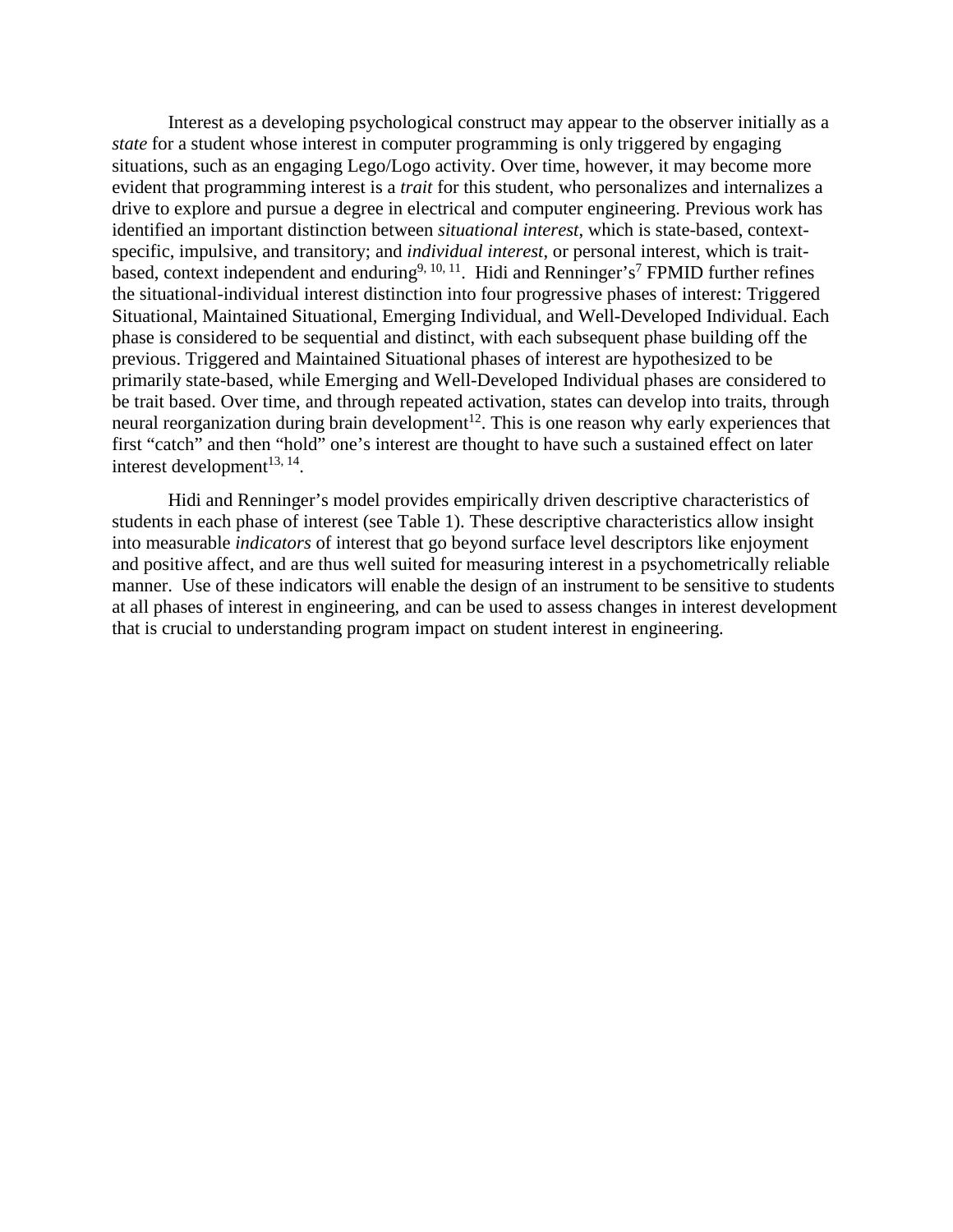Table 1:

*Learner characteristics in each of the four phases of interest development (adapted from Renninger, 2009).*

| Phase             | Triggered<br>Situational                                                                                               | Maintained<br>Situational                                                                                      | Emerging<br>Individual                                                                                | Well-Developed<br>Individual                                                                     |
|-------------------|------------------------------------------------------------------------------------------------------------------------|----------------------------------------------------------------------------------------------------------------|-------------------------------------------------------------------------------------------------------|--------------------------------------------------------------------------------------------------|
| Content           | Attend to content,<br>if only fleetingly                                                                               | Re-engage<br>content that<br>previously<br>triggered<br>attention                                              | Are likely to<br>independently<br>re-engage<br>content                                                | Independently re-<br>engage content                                                              |
| Support           | Need support to<br>engage with<br>others (e.g., group<br>work) and with<br>instructional<br>design (e.g.,<br>software) | Supported by<br>others to find<br>connections<br>between their<br>knowledge,<br>skill, and prior<br>experience | Pose curiosity<br>questions that<br>lead them to seek<br>answers<br>Focused on their<br>own questions | Pose curiosity<br>questions<br>Self-regulates easily<br>to reframe questions<br>and seek answers |
| Feelings          | Experience either<br>positive or<br>negative feelings                                                                  | Positive feelings                                                                                              | Positive feelings                                                                                     | Positive feelings                                                                                |
| Knowledge         |                                                                                                                        | Developing<br>knowledge of<br>the content                                                                      | Have stored<br>knowledge                                                                              | Have stored<br>knowledge                                                                         |
| Personal<br>Value |                                                                                                                        | Developing a<br>sense of the<br>content's value                                                                | Have stored value                                                                                     | Have stored value                                                                                |
| Feedback          | Want to simply be<br>told how to<br>complete assigned<br>tasks in as few<br>steps as possible                          | Want to be told<br>what to do                                                                                  | May have little<br>value for the<br>canon of the<br>discipline and<br>most feedback                   | <b>Actively</b> seeks<br>feedback<br>Recognize others'<br>contributions to the<br>discipline     |
| Perseverance      |                                                                                                                        |                                                                                                                |                                                                                                       | Can persevere<br>through frustration<br>and challenge in order<br>to meet goals                  |

In an effort to address the goal of a reliable means for measuring student interest based on the indicators of the FPMID, we report here on the methodological process for developing and refining an instrument we term the Four-Phase Interest Development in Engineering Survey (FIDES). As we show, FIDES has the potential to enable future studies to measure pre- and postparticipation levels of interest in engineering for high school students. Analyses of findings from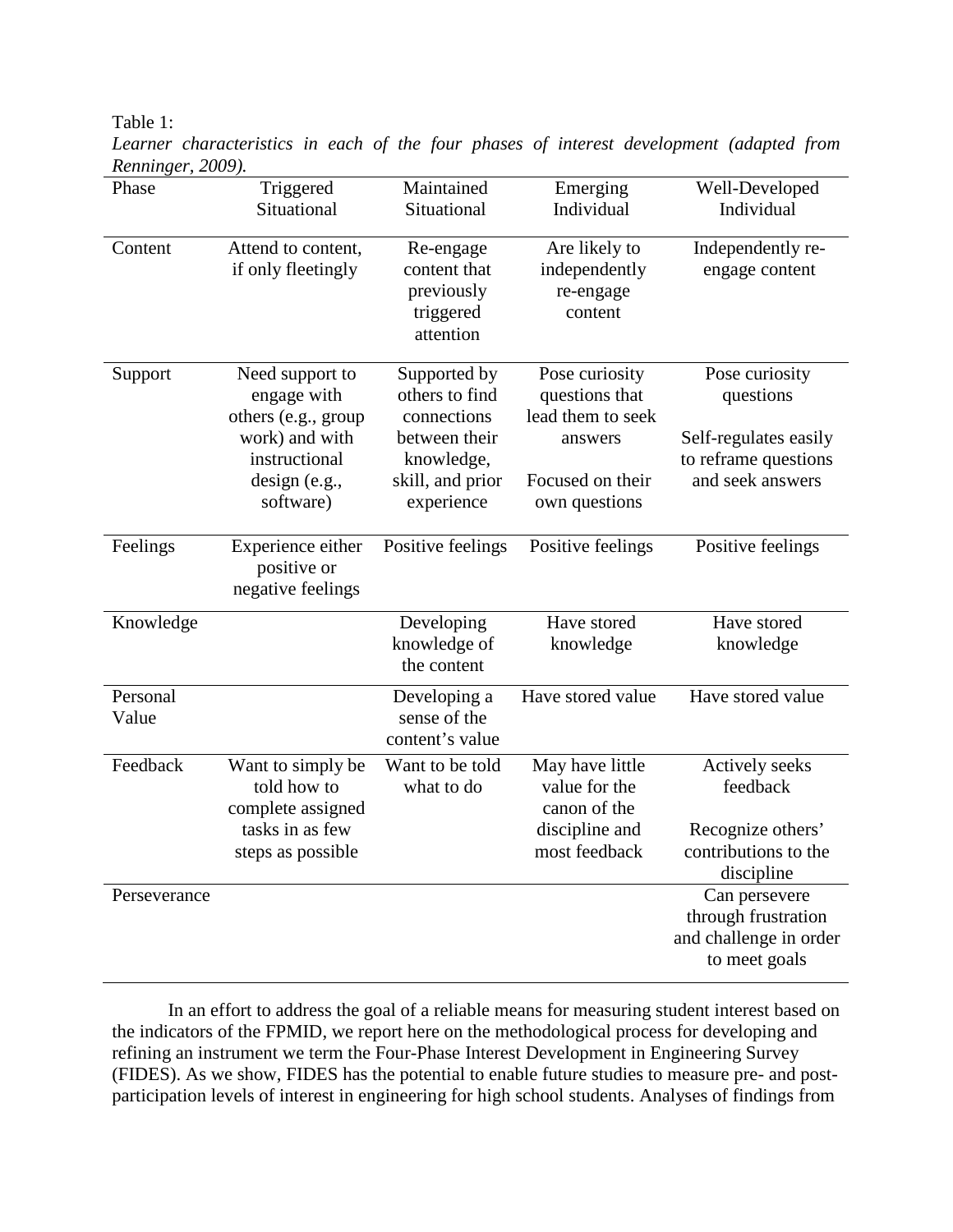this instrument suggest that the FIDES can be an effective means of measuring program impact on student interest development over time, as well as to document individual differences.

# Method

The method of instrument development we used relies on an iterative process. Initial instrument construction starts with theoretically motivated items that capture the hypothesized dimensions of engineering interest. The first version of the survey (FIDES 1.0) is then administered to the target population ( $n = 197$ ), and that initial data provides us with an empirical basis to assess and improve instrument reliability and validity. Several insights from that analysis led us to develop a revised version, FIDES 2.0, which was then administered to a second sample in the target population ( $n = 145$ ).

# FIDES 1.0: Initial Instrument Development

# Item Construction

An initial list of six indicators of interest from Hidi and Renninger's FPMID were identified and used to create instrument items for the FIDES 1.0 survey instrument. The indicators include: independent content engagement (CONTENT), independent questioning (QUES), positive feelings (FEEL), use of feedback (FEED), perseverance (PERSEVERE), and content knowledge (KNOW). Four of the indicators (QUES, FEEL, FEED, PERSEVERE) were assessed using two positively phrased Likert scale items and one negatively phrased Likert scale item, which asked students to rate their level of agreement with statements using a scale from 1 (strongly disagree) to 7 (strongly agree). The fifth indicator, CONTENT, was assessed using the same Likert scale, but included four positively phrased and two negatively phrased items. This indicator had additional questions in order to include items that expressed multiple ways of engaging with content. A potential sixth indicator (KNOW) was not included on the initial survey due to concerns over the reliability of measuring content knowledge levels using the selfreporting method of a survey. A list of the initial 18 items developed for the study is available in Table 2. To guide participants' while responding to statements about their interest in engineering, we included the following statement in the survey directions to clarify what we intended:

In the next section you will be asked a series of questions about how you feel about ENGINEERING. This includes any ideas, problems or projects that have to do with engineering. If it helps to make a decision about how to answer, think of an engineering subject you are familiar with or the ideas and topics in engineering you know about when answering."

| Item Label       | <b>Statement</b>                                                                                             |
|------------------|--------------------------------------------------------------------------------------------------------------|
| <b>CONTENT 1</b> | I find things about engineering interesting when I'm outside of<br>school.                                   |
| <b>CONTENT 2</b> | When I find something to be interesting in engineering, I pay greater<br>attention overall in science class. |
| <b>CONTENT 3</b> | When I find something to be interesting in engineering, I love to                                            |

Table 2: FIDES 1.0 Instrument Items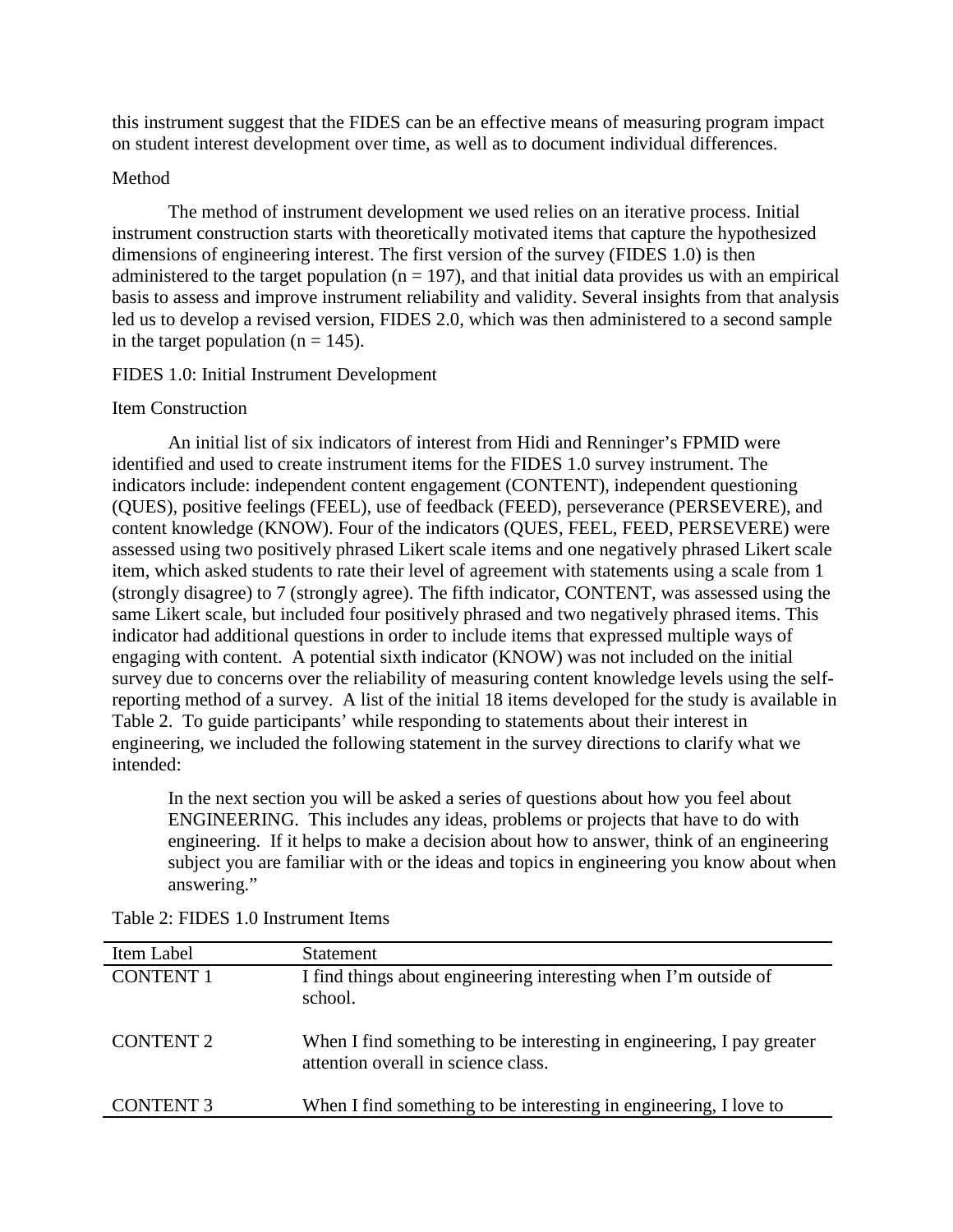|                        | learn more about it when I'm outside of class.                                                                                             |
|------------------------|--------------------------------------------------------------------------------------------------------------------------------------------|
| <b>CONTENT 4</b>       | When I find something to be interesting in engineering, I continue<br>thinking about that topic for more than two weeks.                   |
| CONTENT $5 - NEG*$     | When I find something to be interesting in engineering, I<br>NEVER think about it outside of class.                                        |
| CONTENT $6 - NEG*$     | When I find something to be interesting in engineering, I NEVER<br>learn more about it outside of class.                                   |
| QUES <sub>1</sub>      | When I find something to be interesting in engineering, I think of my<br>own questions about that topic.                                   |
| QUES <sub>2</sub>      | I like to think of my own questions in engineering.                                                                                        |
| QUES $3 - NEG*$        | When I find something to be interesting in engineering I DO NOT<br>like to find my own answers to questions about that topic.              |
| FEEL 1                 | Knowing about engineering is very valuable.                                                                                                |
| FEEL <sub>2</sub>      | Knowing about engineering is very useful.                                                                                                  |
| FEEL $3 - NEG*$        | Knowing about engineering is useless.                                                                                                      |
| FEED 1                 | I seek out information from teachers on how to answer questions in<br>engineering.                                                         |
| FEED <sub>2</sub>      | When I'm working on something I find interesting in engineering, I<br>like to get constructive criticism about how to do better.           |
| FEED $3 - NEG*$        | I find it FRUSTRATING when I receive criticism about how to<br>improve when I'm working on engineering ideas and concepts.                 |
| PERSEVERE 1            | I like to learn about ENGINEERING TOPICS even when they are<br>very difficult.                                                             |
| PERSEVERE 2            | When I find something to be interesting in engineering, I continue<br>working on that topic even when it becomes very difficult.           |
| PERSEVERE 3-<br>$NEG*$ | I STOP working on topics in engineering when it becomes difficult.<br>$\frac{1}{\sqrt{1-\frac{1}{2}}\left(\frac{1}{2}-\frac{1}{2}\right)}$ |

\* Items that were subsequently removed from FIDES 1.0 instrument.

Development of a trustworthy survey to identify the underlying psychological constructs hypothesized by the FPMID depends on two psychometric parameters: reliability and validity. *Reliability* metrics specify the degree to which the individual items of the survey consistently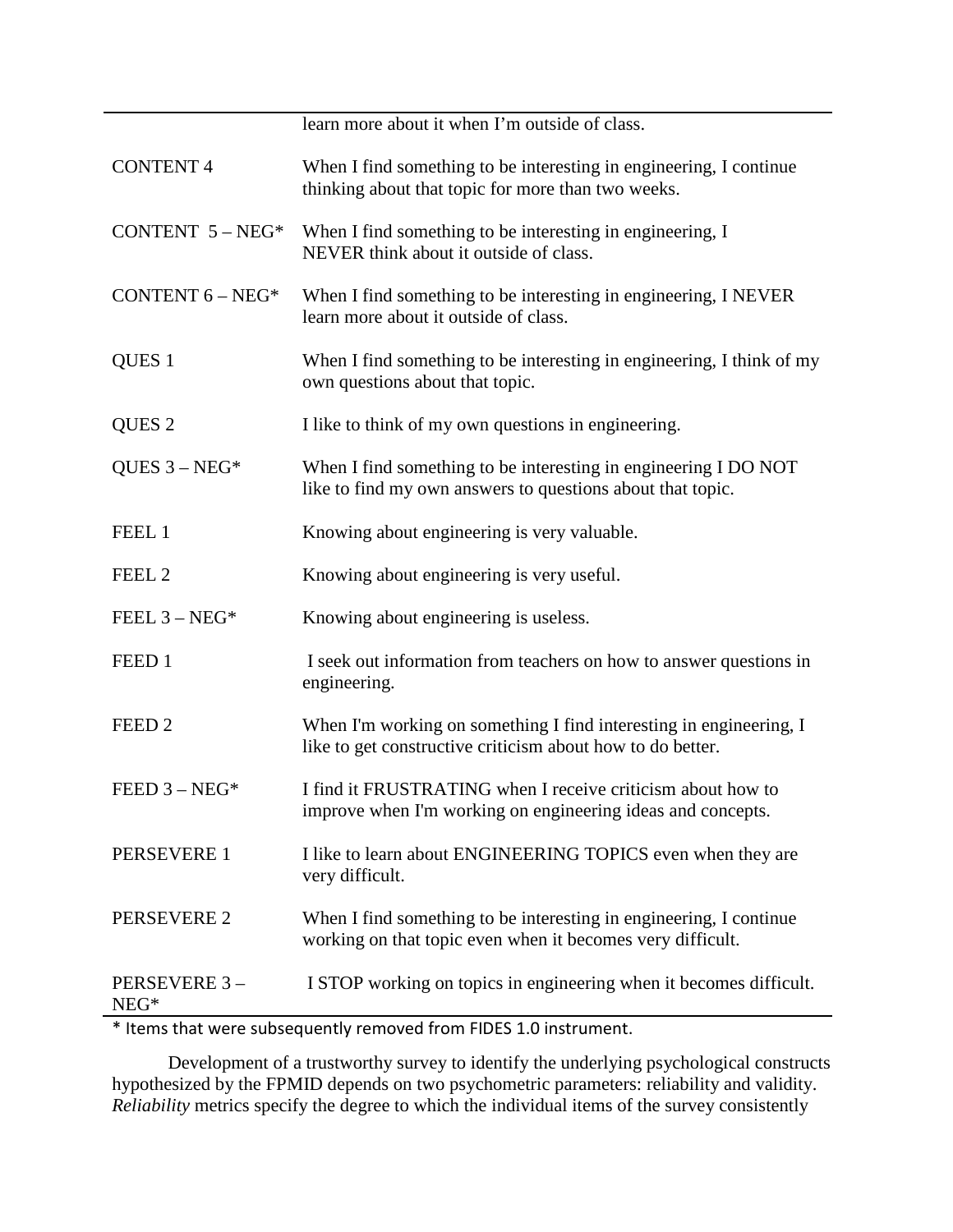measure the intended construct (internal consistency). Reliability is typically measured using Cronbach's alpha, with an alpha value of 0.7 or greater indicating, by convention, a reasonably reliable construct.<sup>15</sup> As a further check of the trustworthiness of the instrument at the construct level, we check whether the mean scores of each of the five constructs (e.g., CONTENT, QUES, etc.) each reside near the midpoint of the scale, to avoid construct measures that are not overly skewed.

The second parameter, validity, takes many forms, but they each indicate, in different ways, the degree to which the instrument accurately measured the intended underlying construct. *Content validity* for this survey is exhibited by showing that this instrument reflects all of the dimensions of interest described by the FPMID, including: independent content engagement (CONTENT), independent questioning (QUES), positive feelings (FEEL), use of feedback (FEED), and perseverance (PERSEVERE). As a way to establish *construct validity*, we examine the degree to which all items on the FIDES survey instrument load onto one factor in a confirmatory factor analysis<sup>16</sup>. Another way to establish construct validity is to show convergence between FIDES and an independent instrument for measuring interest. Toward this end, we included an additional seven-item adjective-pair survey, adapted from the Engineering section of the STEM Semantics Survey (E-SSS)<sup>3</sup>. E-SSS is a previously published, valid and reliable survey that is based on an affective interpretation of interest<sup>17, 18</sup>. E-SSS scores are calculated as an average score for the seven items. A high correlation between the E-SSS and FIDES survey would support construct validity for the FIDES instrument. Two modifications were made to the original E-SSS survey items. The first modification moved all positive adjectives in each pair to the right side of the scale, to avoid participant misinterpretation. The second modification was to change the adjective used to anchor the scale from "mundane" to "uninteresting" in order to eliminate any reading comprehension issues for our participants.

As a technical point, FIDES scores are calculated by: 1) first calculating the mean scale score for each indicator, and then 2) averaging a sum of scores from all indicators on the survey to produce scores on the 1 to 7 Likert scale equivalent. FIDES scores here do not represent ordinal phases in the FPMID, as is often done in research using this model. We are presenting a scale score for the interest as a measured construct. To avoid confusion, throughout the paper, we will refer to phases by name rather than phase number. The FIDES scale score represents the equivalent numerical value along the Likert-scale, (from strongly disagree to strongly agree). This value is a measure of the level of agreement that participants report with regard to their interest in engineering.

Additional items were included in the survey administration to collect demographic information about participants, including: gender, grade level, current science course enrollment, current science teacher, and intended college major. Demographic information was collected in order to assess any group differences or confounding variables that may influence instrument results. We expect mean scale scores to show little differences between grade level and current teacher. However, based on prior research that has established a difference of interest in engineering for high school aged males and females<sup>19</sup> we expect the scale to show significant differences between gender. We also anticipate that students indicating an intended college major in a STEM field should also have a significantly higher interest in engineering, as previous work has identified a link between interest in a domain and further pursuit of that domain<sup>20</sup>. If the survey testing results conform to these expectations, this will also provide further evidence for content validity.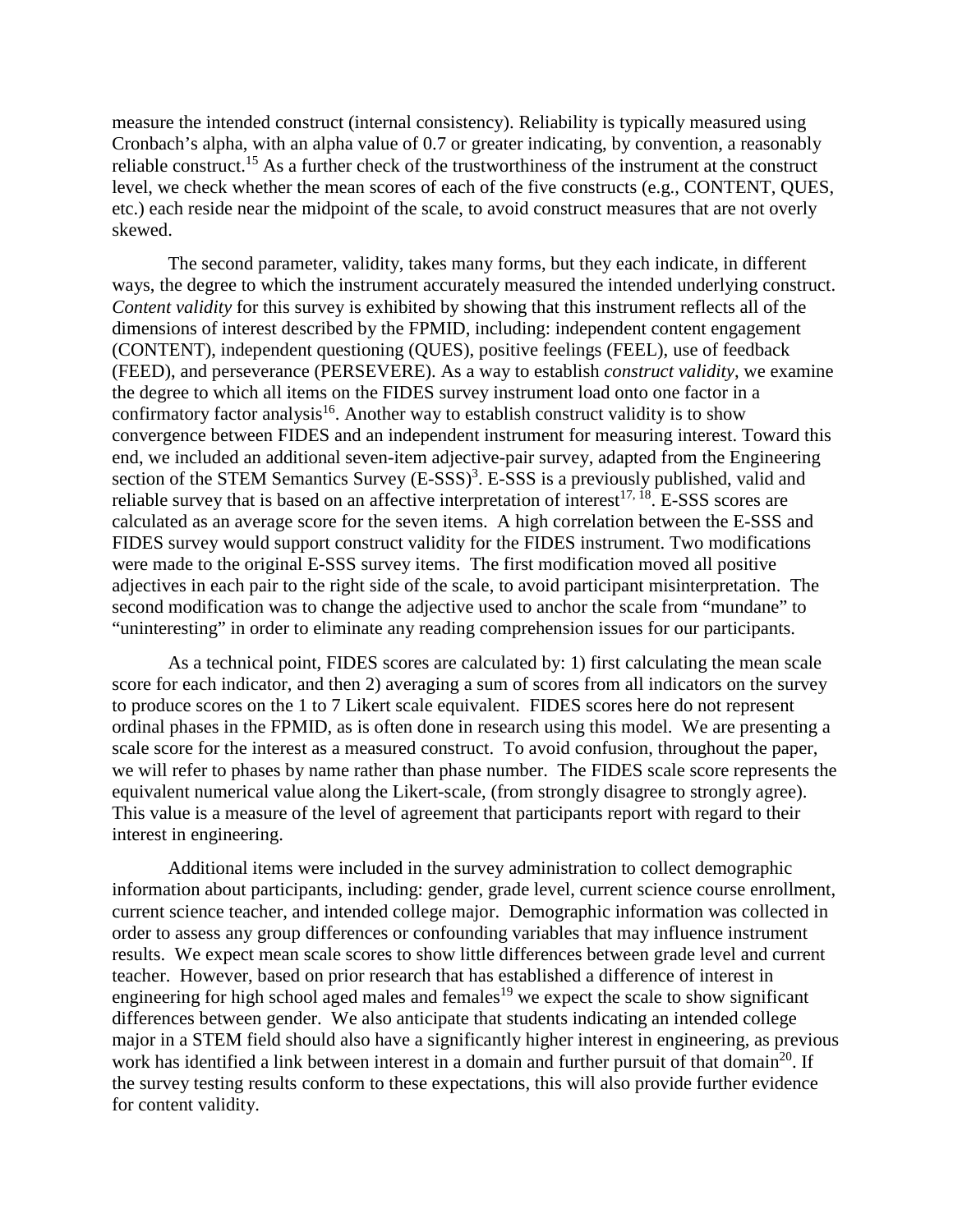#### Initial Survey Administration

The initial survey consisting of the 18-item FIDES instrument, seven E-SSS items, and five demographic items was administered to 197 students (92 male, 105 female) across all high school grade levels from a small urban charter high school in a large Midwestern city serving a predominantly African-American population (92%), with a high rate of students receiving free or reduced lunches (93%). The school has 42% of its student body meet or exceed expectations on the state standardized test. At this school, all students in each grade were enrolled in the same science content course: Freshmen took a common biology course, sophomores were enrolled in chemistry, juniors in physics, and seniors were enrolled in an environmental science class. The survey was administered in one online session conducted at the school site. Responses were removed based on pre-established criteria for irregular response patterns in which a participant's response to the positively phrased items was the same as their response for the corresponding negatively phrased item for each indicator. Twenty-three such responses were removed from evaluation. The remaining participants ( $n = 174$ ; male = 75, female = 99) represented a nearly equal distribution across grade levels ( $9<sup>th</sup> = 46$ ,  $10<sup>th</sup> = 41$ ,  $11<sup>th</sup> = 44$ ,  $12<sup>th</sup> = 43$ ) with the same distribution of science courses based on grade levels. Students reported having one of six teachers, with some teachers instructing more than one grade level.

#### Validity and Reliability Analyses

A principal components factor analysis was performed to assess whether all 18 FIDES items loaded on a single factor. The initial analysis showed that 46.8% percent of the variance was explained by one factor, but a second factor explained an additional 16.8% of variance (see Table 3). A two-factor analysis was conducted using all 18 FIDES items. All positively phrased FIDES items loaded at a practically significant level of  $0.5<sup>21</sup>$  within factor 1, with loadings ranging from 0.731 to 0.868. Negatively phrased items did not highly load significantly with factor 1 (range of -.352 to .0199), and all loaded within factor 2, with loadings ranging from 0.541 to 0.761 (see table 4). Since the factor analysis indicated that positively phrased and negatively phrased items loaded on two separate factors, only the 12 positively phrased items were used in calculating the FIDES 1.0 scale score.

#### Table 3:

| Component | Variance Explained |  |
|-----------|--------------------|--|
|           | 46.8               |  |
|           | 16.8               |  |
|           | 5.1                |  |

*Factor analysis of FIDES 1.0 survey, variance explained.*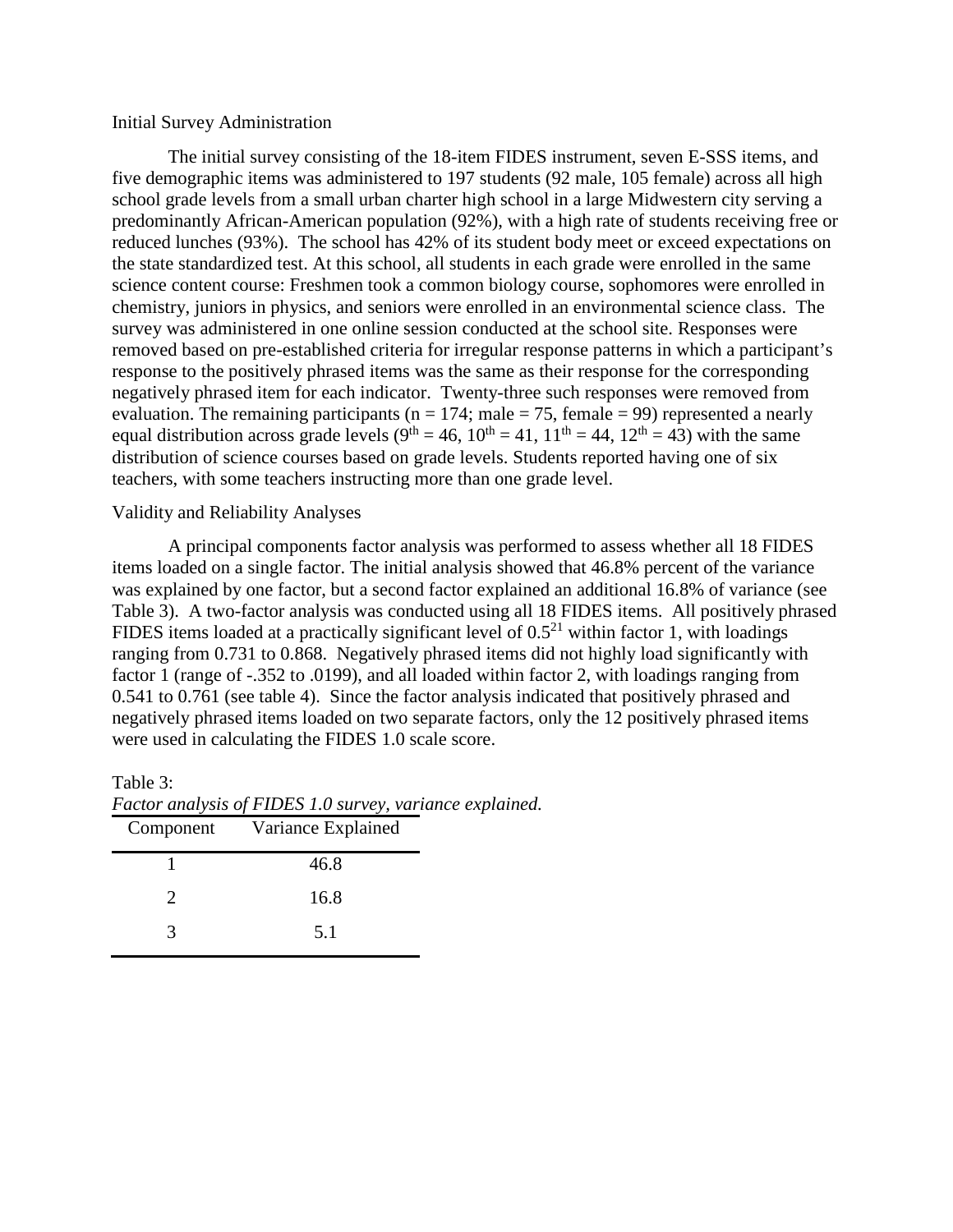| Item                   | Factor  |      |  |
|------------------------|---------|------|--|
|                        | 1       | 2    |  |
| <b>CONTENT 1</b>       | .822    | .047 |  |
| <b>CONTENT 2</b>       | .816    | .090 |  |
| <b>CONTENT 3</b>       | .868    | .098 |  |
| <b>CONTENT4</b>        | .731    | .164 |  |
| <b>CONTENT 5-NEG</b>   | $-.352$ | .719 |  |
| <b>CONTENT 6 - NEG</b> | $-.337$ | .724 |  |
| QUES <sub>1</sub>      | .811    | .103 |  |
| QUES <sub>2</sub>      | .734    | .195 |  |
| QUES $3 - NEG$         | $-.237$ | .693 |  |
| FEEL 1                 | .818    | .032 |  |
| FEEL <sub>2</sub>      | .781    | .034 |  |
| FEEL $3 - NEG$         | $-.311$ | .690 |  |
| FEED <sub>1</sub>      | .744    | .196 |  |
| FEED <sub>2</sub>      | .761    | .115 |  |
| $FED 3 - NEG$          | .199    | .541 |  |
| PERSEVERE 1            | .834    | .030 |  |
| <b>PERSEVERE 2</b>     | .821    | .082 |  |
| PERSEVERE 3 - NEG      | $-.173$ | .761 |  |
|                        |         |      |  |

Table 4: *Factor analysis loadings for FIDES 1.0 items.*

An analysis of the 12 remaining positively phrased FIDES items showed high reliability  $(\alpha = .94)$  for the scale. Scale scores were closely centered on the middle point of the scale ( $\overline{X}$  = 4.2,  $\sigma$  = 1.4), and demonstrated a wide range of scores (1.0 to 7.0). The distribution of the scale scores was modeled by a normal distribution ( $W = .985$ ,  $p = 0.06$ ; see Figure 1), had a slight skew to the left  $(-0.141)$  and had a severely lower than Gaussian shape (Kurtosis =  $-0.463$ ). As a way to check construct validity, we performed a correlation analysis of FIDES scores and E-SSS scores. FIDES scores were highly correlated with the E-SSS results  $(r = 0.70)$ .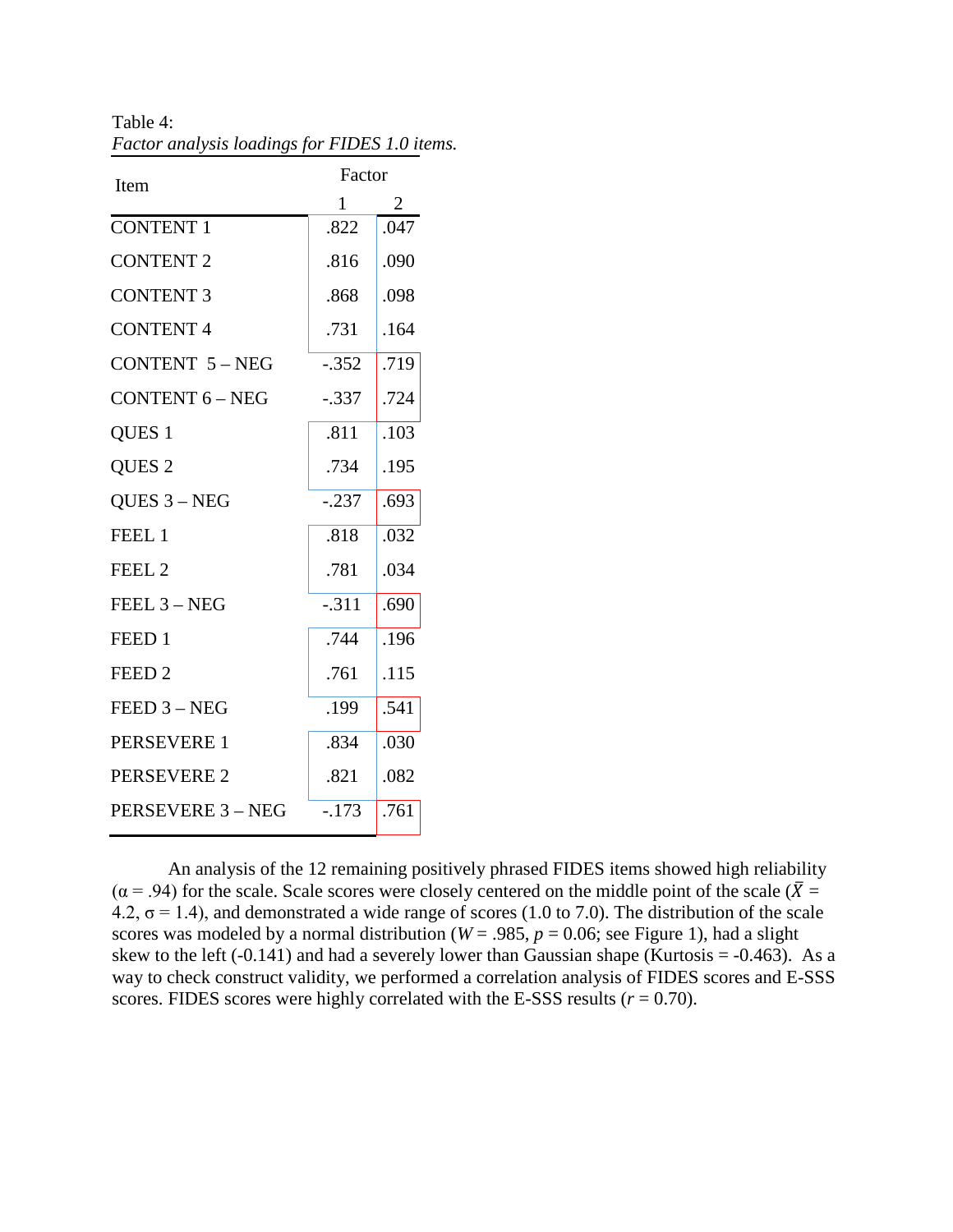

Figure 1: Distribution of FIDES 1.0 scale scores with negatively phrased items removed.

Results

Having established the reliability and the validity of the FIDES 1.0 instrument, we examined how reported interest varied by grade level, teacher, sex, and intended academic major, based on FIDES 1.0 scale scores using the 12 remaining positively phrased items. See Table 5 for scale score means by group.

We found no differences in mean FIDES 1.0 scores based on grade level  $(F(3,170) =$ 1.39,  $p = 0.25$ ), or teacher (*F* (5,168) = 1.23,  $p = 0.30$ ). Mean FIDES 1.0 scores for males (4.62) and females (3.94) were found to be significantly different ( $t(172) = 3.17$ ,  $p < 0.05$ ), showing that male students overall reported higher phases of interest development than female students.

Student reports of intended majors were classified into 5 categories: Undecided ( $n = 95$ ), STEM fields  $(n = 41)$ , Humanities  $(n = 20)$ , Business  $(n = 9)$ , and Performing Arts  $(n = 9)$ . An omnibus test for comparison of the means of students based on their intended major revealed a difference in means  $(F(4,169) = 2.45, p = 0.48)$ . A comparison of the FIDES 1.0 mean for students intending on majoring in a STEM field (4.70) was contrasted with all other intended majors (4.18; not including undecided) and no significant difference was found, (*t* (77) = 1.51, *p*  $= 0.13$ ). Mean scores comparing STEM students with those intending to major in a Humanities field (3.8) indicated a significant difference,  $(t(169) = 2.31, p < 0.05$ .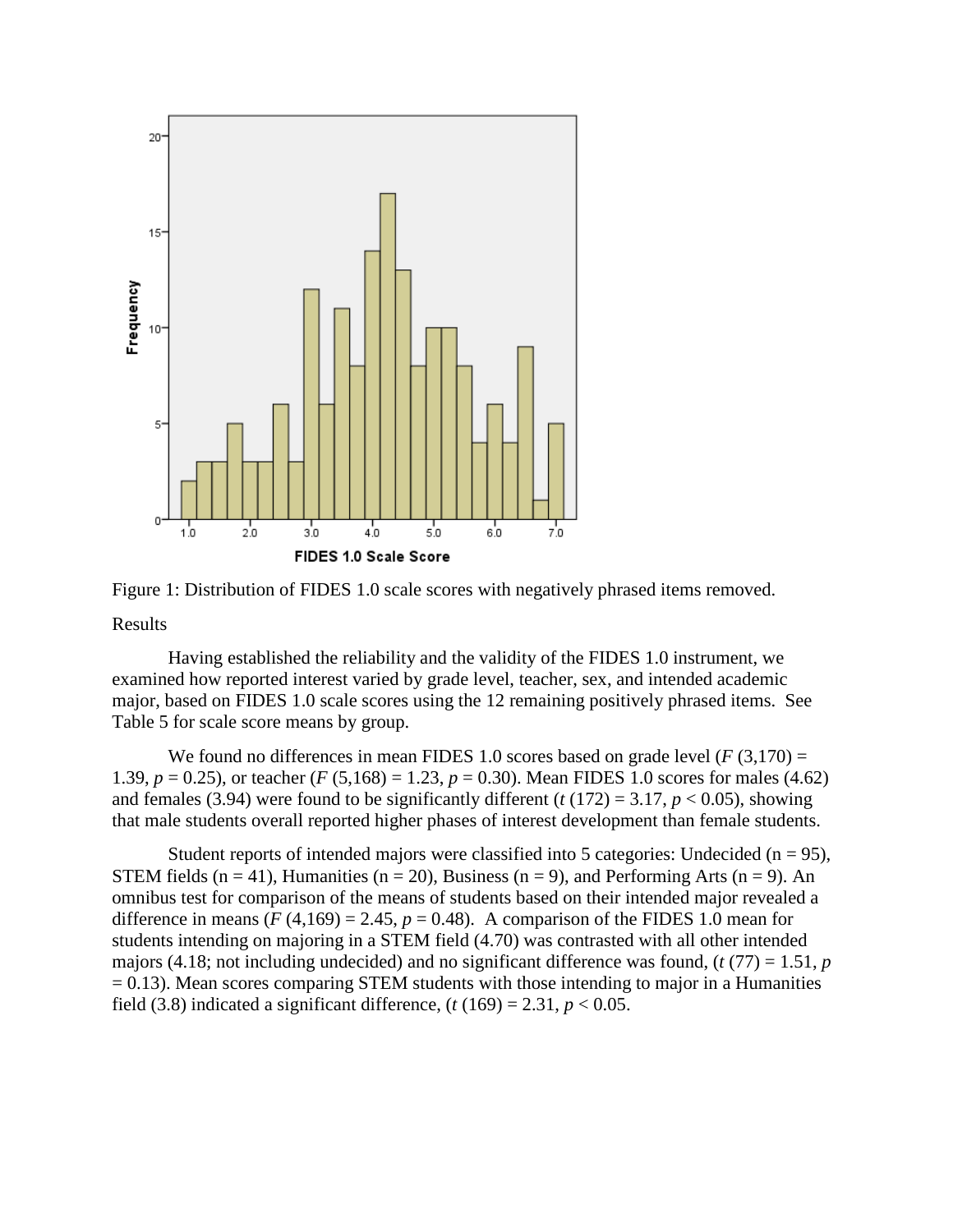| Group           | Count          | Average | $\sigma$ |
|-----------------|----------------|---------|----------|
| Grade           |                |         |          |
| 9               | 46             | 4.17    | 1.30     |
| 10              | 41             | 3.82    | 1.51     |
| 11              | 44             | 4.44    | 1.51     |
| 12              | 43             | 4.37    | 1.40     |
| Teacher         |                |         |          |
| A               | 23             | 4.01    | 1.14     |
| B               | 35             | 3.79    | 1.54     |
| $\mathcal{C}$   | 23             | 4.33    | 1.46     |
| D               | 43             | 4.43    | 1.52     |
| E               | 46             | 4.42    | 1.31     |
| $\mathbf{F}$    | $\overline{4}$ | 3.45    | 2.09     |
| Gender          |                |         |          |
| Male            | 75             | 4.58    | 1.31     |
| Female          | 99             | 3.92    | 1.47     |
| Major           |                |         |          |
| Undecided       | 95             | 4.01    | 1.32     |
| <b>STEM</b>     | 41             | 4.70    | 1.59     |
| Humanities      | 20             | 3.82    | 1.35     |
| <b>Business</b> | 9              | 4.67    | 1.87     |
| Performing Arts | 9              | 4.48    | 1.07     |

*Descriptive statistics for mean FIDES 1.0 scores, by demographic grouping*

### Discussion of Initial Item Testing

Table 5:

Overall, the FIDES 1.0 instrument appears to be a reliable and valid interest measurement instrument. Its high Cronbach's alpha indicates a high internal reliability, while a high correlation with the E-SSS demonstrates some construct validity. However, the initial 18-item instrument loaded onto two separate factors, which lowers some of the confidence in its construct validity. The two factors were split between positively phrased and negatively phrased items on the FIDES instrument. This indicates that the negatively phrased items were interpreted by participants differently than the positively phrased items, and may indicate that the negative items are not tapping into the same underlying psychological construct of their positively phrased counterparts. Psychometrically, a survey that intends to measure interest as one single construct will need to have its items load on one single factor in order to support its construct validity and the negatively phrased items on the initial version of the FIDES survey do not demonstrate this construct validity. Thus, the FIDES 1.0 scale scores were computed using only the 12 positively phrased items. However, from a pragmatic perspective, negatively phrased items were useful in identifying irregular response patterns that could indicate lack of engagement or careless reporting.

The FIDES 1.0 instrument scores were not distributed in a way that is supported by interest theory. After removing the negatively phrased items, the FIDES 1.0 instrument had a skew (i.e., the distribution of scores is considerably lower on one side of the peak than on the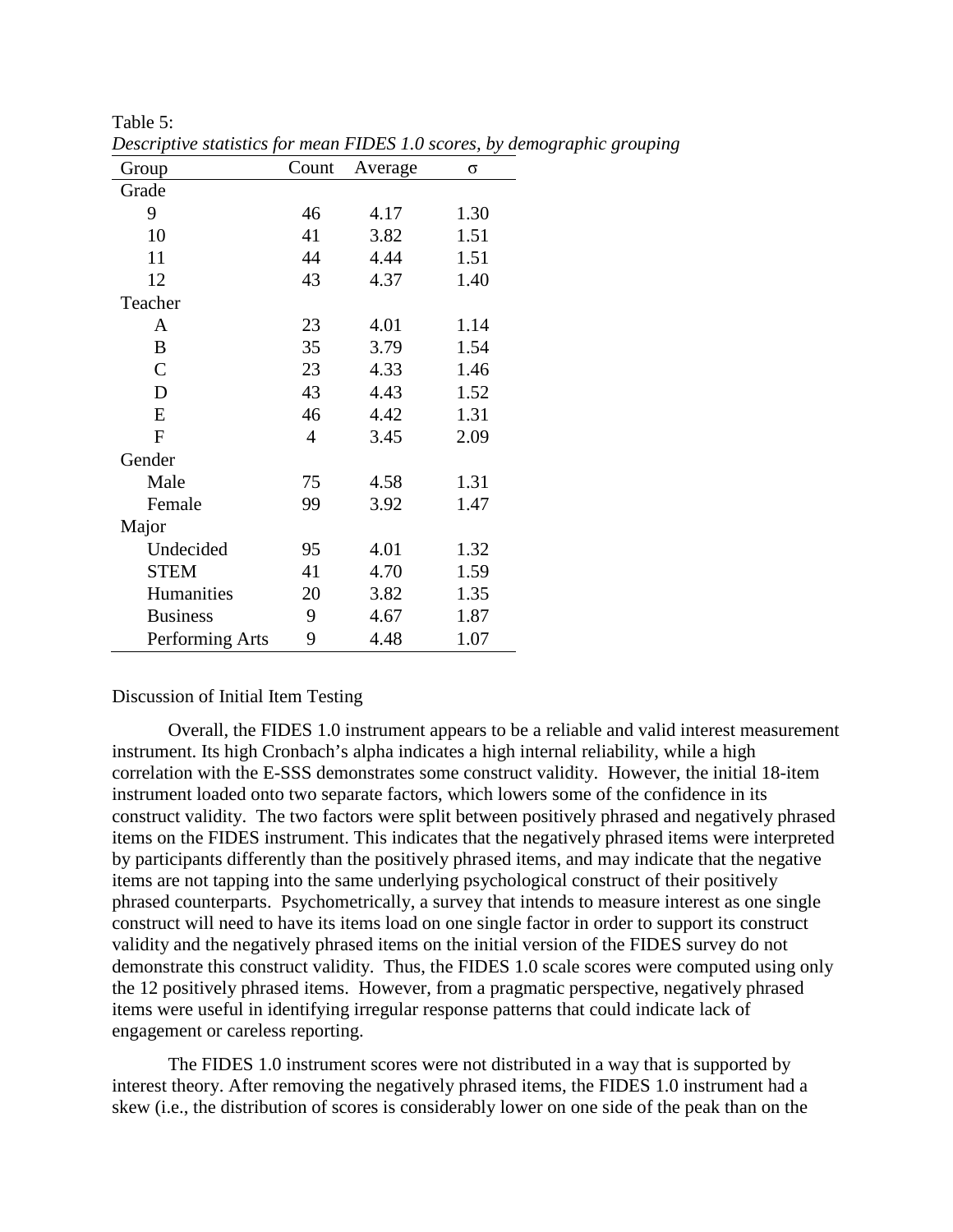other) slightly towards the *strongly disagree* side of the scale, which would indicate that responders were more likely to be on the higher end of the scale. In general, a survey based on the FPMID would be expected to skew towards the *strongly agree* side of the scale since very high levels of (well-developed) interest in engineering are far more rare in the population as a whole (particularly a sample of historically under-represented students) than low (triggered situational) interest levels<sup>1</sup>. A survey that is sensitive to all of the FPMID's four phases of interest will need to better model this distribution, which includes a mean below the center point of the scale and a skew to the *strongly agree* side of the scale. Without such a skew, a ceiling effect on FIDES scores may result for responders who are at high levels of interest.

While most of the group comparison results behaved as expected – with no group differences for teacher or grade level, and significant difference between genders - results from comparing group means on the FIDES 1.0 lend further support for the need for revisions the FIDES 1.0. The major flaw found during our group comparisons, was that we did not find a significant difference between students who intent to major in STEM fields and their peers who plan a major outside of STEM. A survey that intends to measure student interest in engineering as a trait, should be able to distinguish students indicating future interest in STEM from those who do not. This finding indicates that a need to refine the FIDES 1.0 in order to measure interest in engineering as a psychological construct in a way that more accurately reflects our understanding of the intended population.

#### FIDES 2.0: Revised Instrument Development

#### Revised Item Construction

Revisions were made to the FIDES instrument on the basis of results from the pilot study. First, two additional indicators were added (*content knowledge* and *self-efficacy*). Second, to address issues with the scale score distribution, definitions for previous indicators were revised to include more extreme and specific phrasing of items. Consequently, Likert-scale statements were reworded with modified phrasing to reflect new indicator definitions. As a further attempt to address the need for the scale to be distributed more towards the *strongly disagree* end, one item for each indicator had conditional phrasing removed.

A review of the FPMID, and consultation with one of the FPMID authors (K.A. Renninger, personal communication, August  $5<sup>th</sup>$ , 2014), suggested that two additional indicators be included in the FIDES survey to more accurately measure interest based on the FPMID theory. The first indicator, *content knowledge* (KNOW) had previously been identified during the initial phase of item construction, but was not included. However, it was determined that the importance of including content knowledge as an indicator outweighed potential issues with it being measured via self-report. A second additional indicator, *self-efficacy* (SE), was also suggested as an addition to the survey. According to the FPMID self-efficacy has a reciprocal relationship with interest<sup>7, 22</sup>, and higher levels of self-efficacy are indicative of higher phases of interest and vice versa<sup>23</sup>. Both new indicators were added, for a new total of seven FIDES interest indicators. Items for the KNOW indicator were developed from FPMID described learner characteristics, and items for the SE indicator were modeled after items from the Self-Efficacy portion of the Motivated Strategies for Learning Questionnaire<sup>24</sup>.

Revisions to the definitions of the existing FIDES indicators included adding more extreme and specific wording. Phrasing emphasizing frequency was added for *content*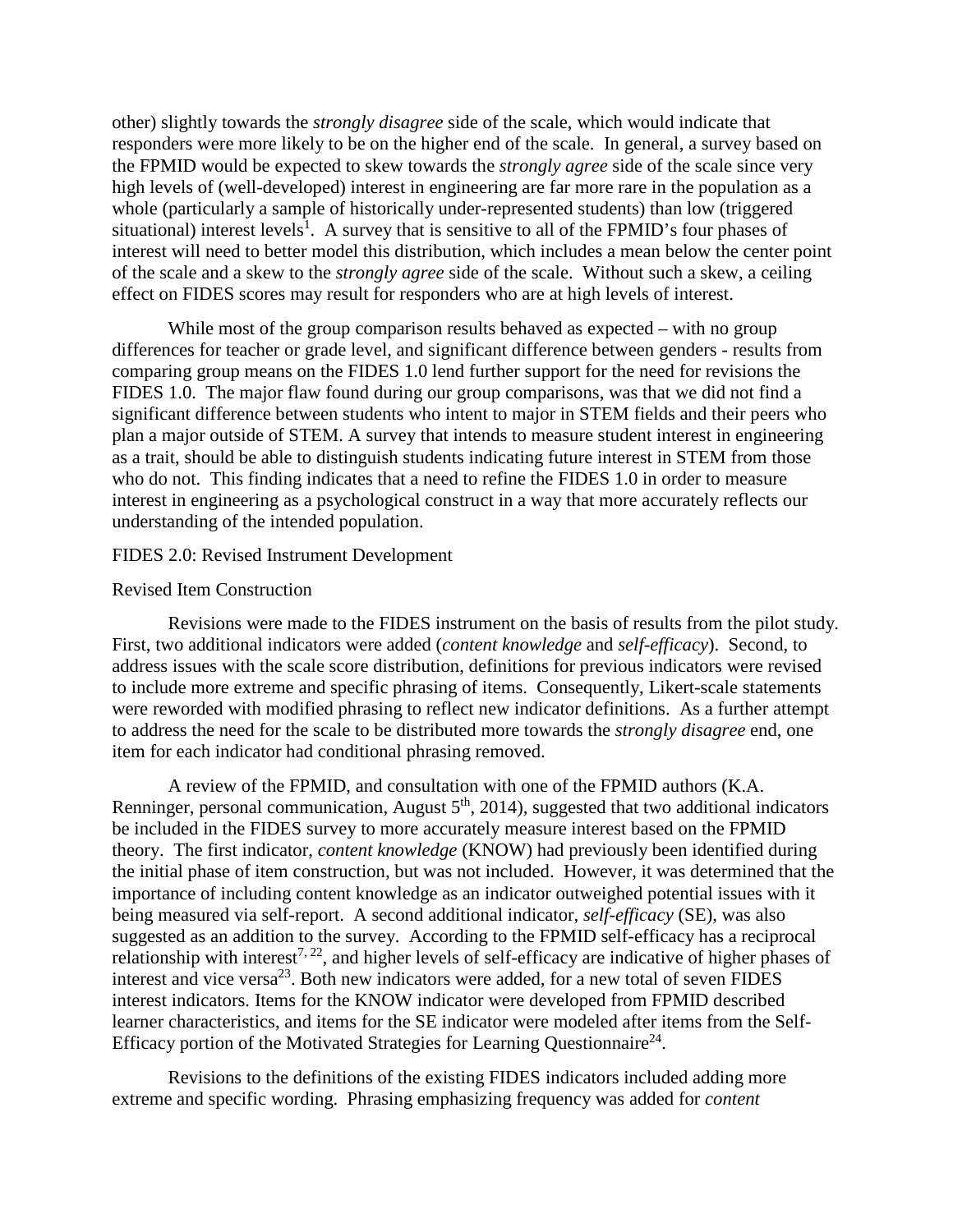*engagement* and *independent questioning* indicators. The indicator *positive feelings* was changed to *personal value* (VAL) and includes phrasing so that the indicator implies the value of engineering is more about personal value rather than a general value to society. The definition for *use of feedback* was modified to more specifically define the type of feedback intended. Finally, the definition for *perseverance* was modified to more specifically define the conditions in which students feel they demonstrate perseverance in working on engineering projects. The final list of seven interest indicators and their definitions are listed in Table 6.

#### Table 6:

*Final FIDES interest measurement indicator definitions.*

| Category                                       | Definition                                                                                                                                                                                                                                                                                                                                 |
|------------------------------------------------|--------------------------------------------------------------------------------------------------------------------------------------------------------------------------------------------------------------------------------------------------------------------------------------------------------------------------------------------|
| Independent<br>content engagement<br>(CONTENT) | The frequency with which a student <i>independently</i> (re)engages in<br>activities within the content domain. Activities can include attending<br>after school clubs, attending museums, readings or other pursuits of<br>content knowledge.                                                                                             |
| Independent<br>questioning<br>(QUES)           | The frequency with which a student independently develops problems or<br>questions to be solved within the content domain. This can include<br>pursuing study of a self-created content question, or project-type work<br>in order to solve a self-identified domain problem e.g. creating a<br>computer program to control a small robot. |
| Personal value<br>(VAL)                        | The amount of value or usefulness to themselves that a student perceives<br>the domain to have.                                                                                                                                                                                                                                            |
| Use of feedback<br>(FEED)                      | The extent to which a student prefers to find out how to answer<br>problems or questions in the domain on their own or would rather be<br>given the answer or clear steps on how to find a correct answer.                                                                                                                                 |
| Perseverance<br>(PERSEVERE)                    | The extent that a student is willing to continue working on a problem or<br>project in the domain when the problem becomes very difficult or when<br>it has taken a long time to complete.                                                                                                                                                 |
| Content knowledge<br>(KNOW)                    | Self-reported measure of a student's content knowledge level compared<br>to their peers.                                                                                                                                                                                                                                                   |
| Self-efficacy (SE)                             | A self-reported measure of a student's confidence in their ability to<br>learn in the content domain <sup>25</sup> .                                                                                                                                                                                                                       |

FIDES 1.0 items included a conditional phrase which generally began each question with "when I am interested in an engineering topic..." Since the FIDES instrument is intended to measure interest for students at all phases, this conditional phrase was removed for some items, as it was deemed more appropriate for measuring student interest for those who have only situational interest. Item statements were also modified to include more specific or extreme statements in order to reduce some of the ceiling effect for higher interest respondents. For example, the FIDES 1.0 instrument included the statement: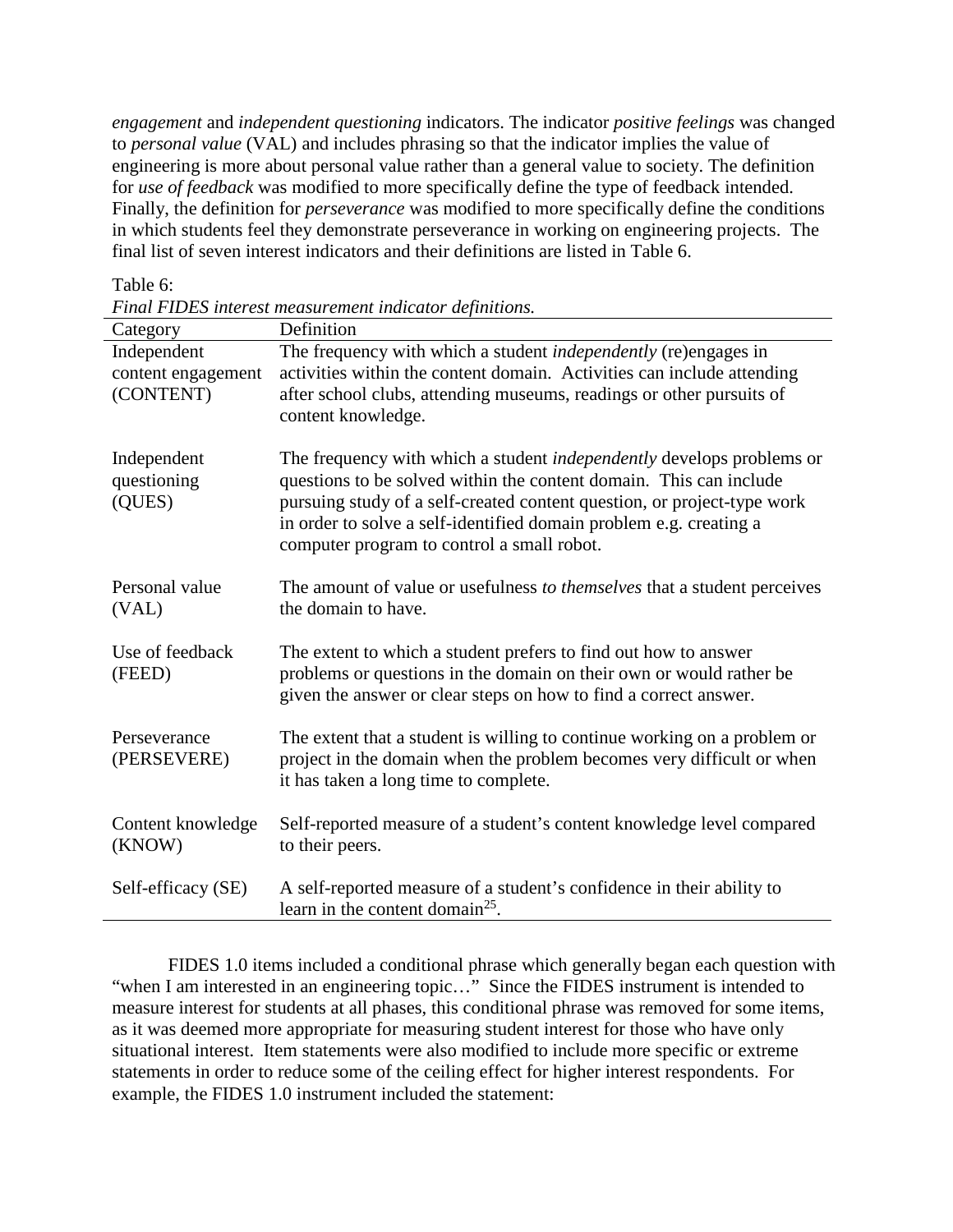CE3: When I find something to be interesting in engineering, I love to learn more about it when I'm outside of class.

This statement was modified for the FIDES 2.0 instrument to read:

CE1: I work on engineering projects outside of school at least once a week.

The revised item removes the conditional phrase, "When I find something to be interesting in engineering…", and is more specifically worded by stating a definite time frame for work outside of class to be "at least once a week." This provides an item better suited to measuring interest for students who are at a higher (individual) phase of interest. The FIDES 2.0 items reflect a better balance than FIDES 1.0 of questions that apply to both situational (triggered and maintained) and individual (emerging and well-developed) levels of student interest. See Table 7 for a complete list of FIDES 2.0 items.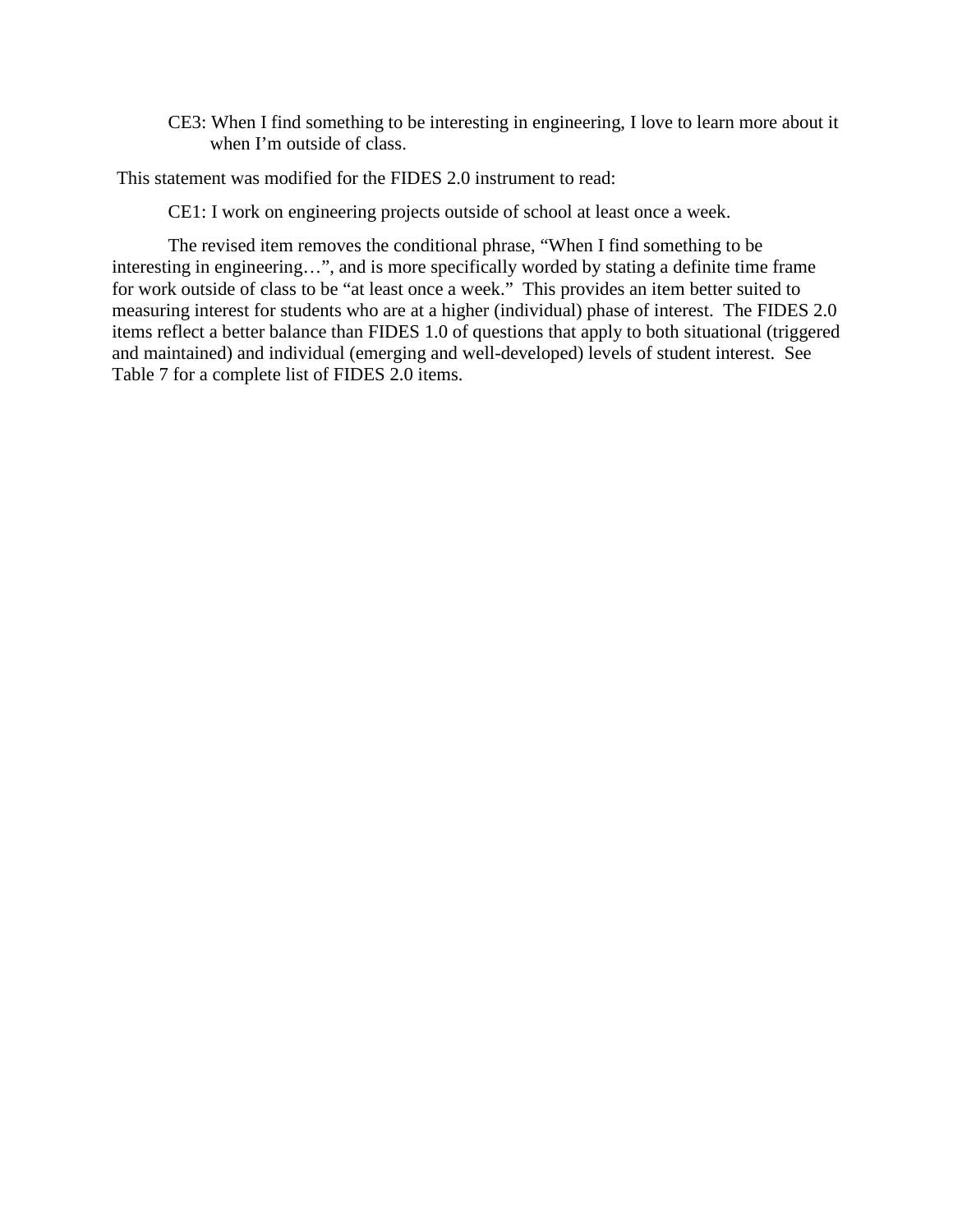# Table 7: FIDES 2.0 Instrument Items

| Item Label        | <b>Statement</b>                                                                                                                  |
|-------------------|-----------------------------------------------------------------------------------------------------------------------------------|
| PERSEVERE 1       | I enjoy learning about engineering even when it is very difficult.                                                                |
| PERSEVERE 2       | When I'm working on something in engineering that I think is interesting, I<br>continue working even when it takes a lot of time. |
| <b>CONTENT 1</b>  | I work on engineering projects outside of school at least once a week.                                                            |
| <b>CONTENT 2</b>  | I always learn more about engineering on my own if I find it interesting                                                          |
| VALUE 1           | Knowing about engineering is extremely valuable to me.                                                                            |
| <b>VALUE 2</b>    | I think everyone should know a lot about engineering                                                                              |
| QUES <sub>1</sub> | I think of my own engineering projects at least once a week.                                                                      |
| QUES <sub>2</sub> | I'm inspired to come up with my own engineering projects to work on when<br>I see something in engineering that interests me.     |
| FEED 1*           | When I'm working on an engineering project, I prefer to be told how to do<br>the work.                                            |
| FEED 2*           | When I'm working on an engineering project that I find interesting, I like for<br>teachers to show me what to do.                 |
| KNOW 1            | I know way more about engineering than other kids I know.                                                                         |
| KNOW <sub>2</sub> | I know a lot about the engineering topics that I find interesting.                                                                |
| SE <sub>1</sub>   | Compared to other students at my school, I am way better at doing<br>engineering work.                                            |
| SE <sub>2</sub>   | When engineering interests me, I am confident that I can learn about it<br>extremely easily.                                      |

\* Items removed from final FIDES instrument.

## Revised Survey Administration

The revised survey consisting of the 14-item FIDES instrument, seven negatively phrased irregular response indicators, seven E-SSS items for ascertaining construct validity, and four demographic items (current science teacher information was not assessed) was administered to 145 students (48 male, 97 female). Initially, testing the revised FIDES instrument was to be done using a sample from the original participating school (from Study 1) as well as an from an additional school. Due to weather related school closings the original school was not able to participate in Study 2. As a result, the revised FIDES (FIDES 2.0) was tested using a sample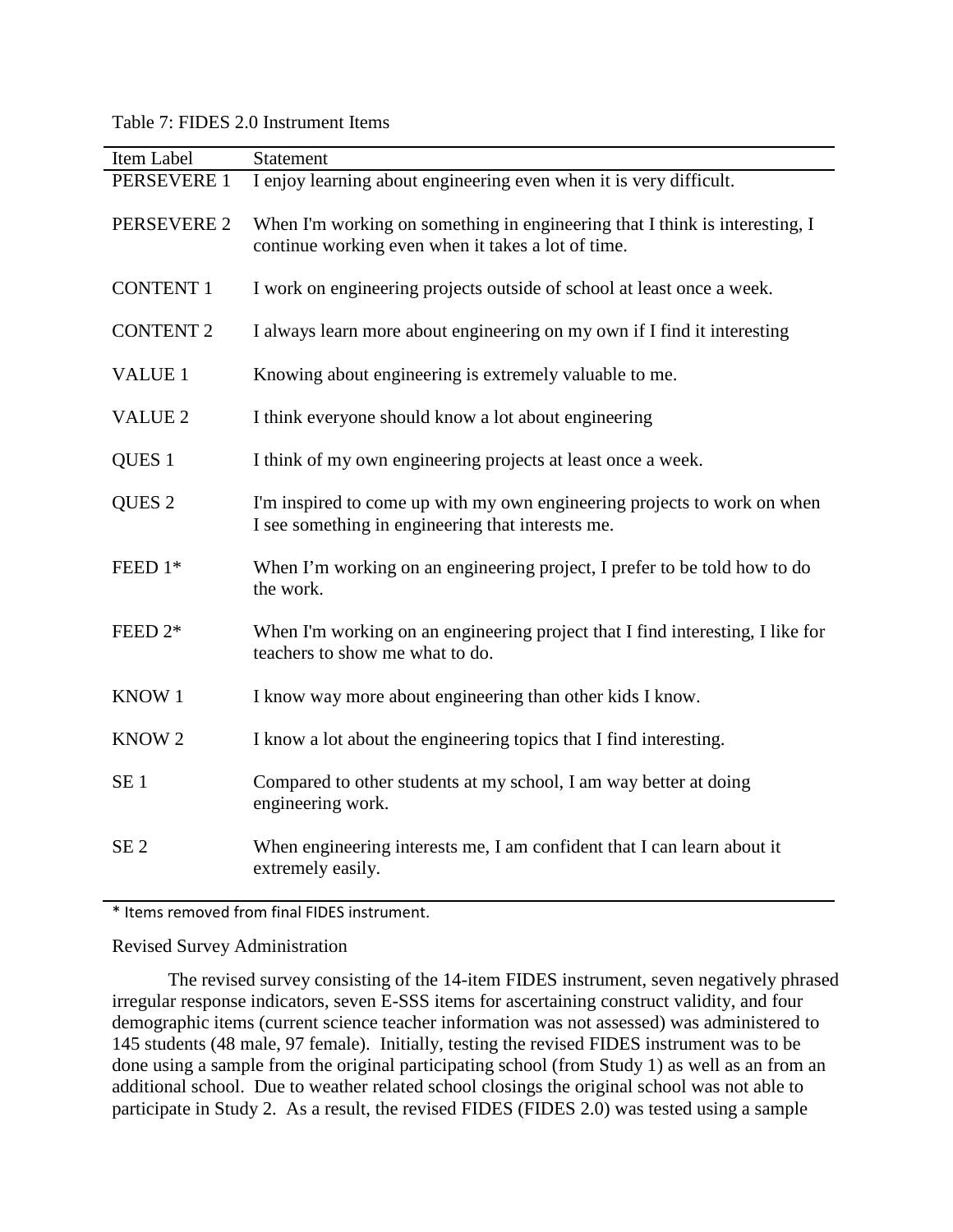from the additional school. The school is a small urban charter high school in a large Midwestern city serving a predominantly Latino/a population (98%), with a high rate of students receiving free or reduced lunches (84%). The school has 85% of its student body meet or exceed expectations on the state standardized test. Students represented all high school grade levels (9<sup>th</sup>)  $= 33$ ,  $10^{th} = 41$ ,  $11^{th} = 34$ ,  $12^{th} = 37$ ). The survey was administered in one online session conducted at the school site. All of the responses were used in the subsequent analysis since no set of responses reached the pre-established criteria for irregular response patterns in which a participant's response to the positively phrased items was the same as their response for the negatively phrased item for each indicator.

## Validity and Reliability Analyses – FIDES 2.0

As in the pilot study, a principal components factor analysis was performed to assess whether all 14 FIDES items loaded on a single factor. Again, similar to the pilot study, the initial analysis showed that one factor explained 42.7% percent of the variance, but a second factor explained an additional 12.0% of variance (see Table 8). A two-factor analysis was then conducted using all 14 FIDES items. All FIDES 2.0 items loaded at a practically significant level of 0.5 or higher within factor 1 (range of 0.543 to 0.787), except for the two items used to measure the indicator *use of feedback*, FEED1 and FEED2, which had loadings of 0.088 and 0.281, respectively. The two items both loaded significantly within factor 2, with loadings of 0.753 to 0.748, respectively. See Table 9 for a full list of factor loadings.

Table 8: *Factor analysis of FIDES 2.0 survey, variance explained.*

| Component | Variance Explained |  |
|-----------|--------------------|--|
|           | 42.7               |  |
|           | 12.0               |  |
|           | 7.6                |  |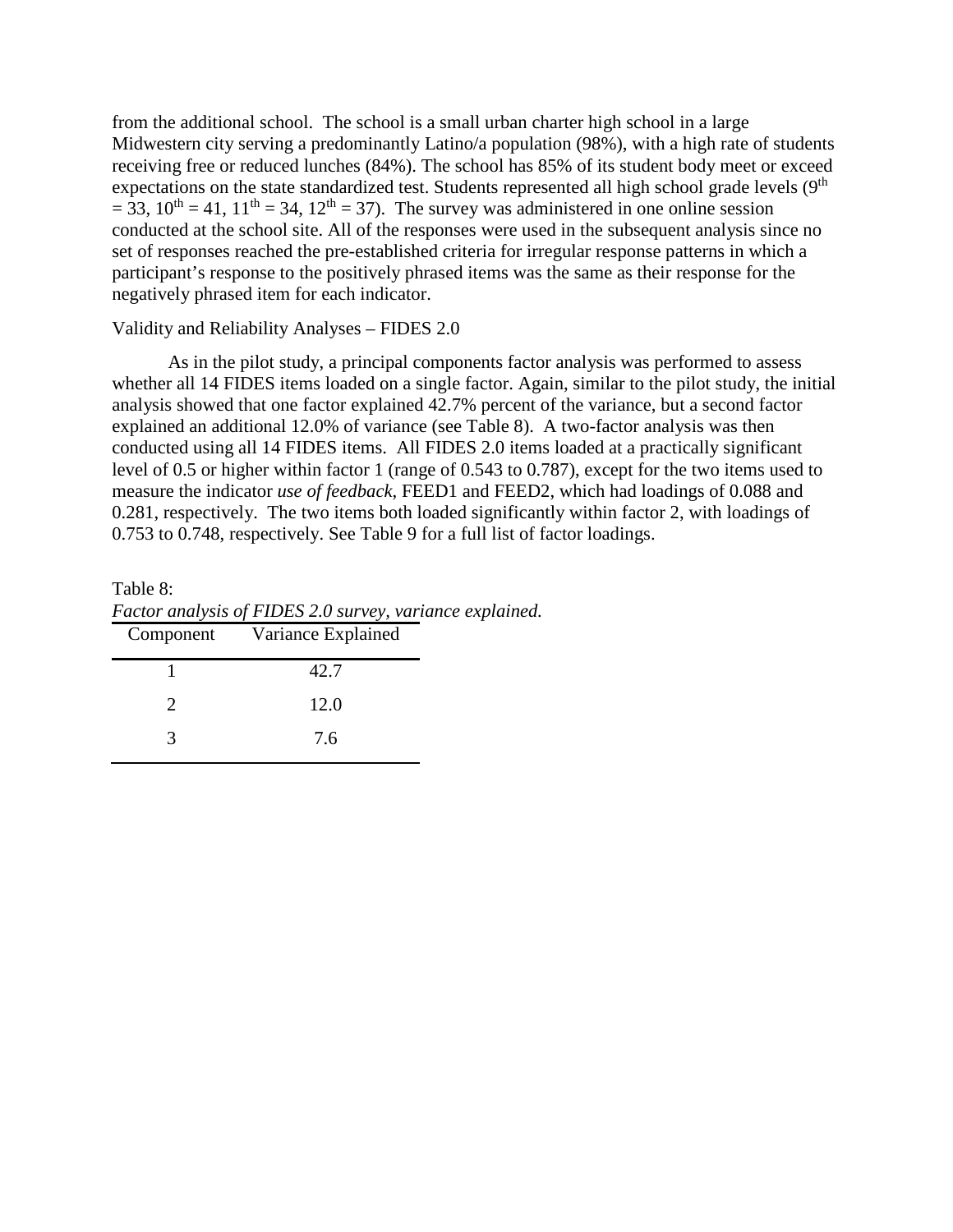Table 9: *Factor analysis loadings for FIDES 2.0 items.*

| Item               | Factor |         |  |
|--------------------|--------|---------|--|
|                    | 1      | 2       |  |
| PERSEVERE 1        | .662   | .122    |  |
| <b>PERSEVERE 2</b> | .664   | .356    |  |
| <b>CONTENT 1</b>   | .706   | $-.280$ |  |
| <b>CONTENT 2</b>   | .687   | $-.041$ |  |
| <b>VALUE 1</b>     | .737   | $-.003$ |  |
| <b>VALUE 2</b>     | .543   | .113    |  |
| QUES <sub>1</sub>  | .708   | $-.083$ |  |
| QUES <sub>2</sub>  | .787   | .054    |  |
| FEED 1             | .088   | .753    |  |
| FEED <sub>2</sub>  | .281   | .748    |  |
| KNOW <sub>1</sub>  | .692   | $-.353$ |  |
| KNOW <sub>2</sub>  | .774   | $-.190$ |  |
| SE <sub>1</sub>    | .761   | $-.265$ |  |
| SE <sub>2</sub>    | .654   | .280    |  |

Since the factor analysis indicated that the 14 item FIDES 2.0 survey loaded on two separate and mostly distinct factors, only the 12 items that loaded onto factor 1 were used in calculating FIDES 2.0 scale scores. The scale demonstrated high reliability ( $\alpha$  = .89). Scale scores were centered left of the middle point of the scale ( $\overline{X} = 3.23$ ,  $\sigma = 1.21$ ; see table 10), and represented a wide range of scores (1.0 to 7.0). The distribution of the scores was modeled by a normal distribution (*W* = 0.983, *p* = 0.07; see Figure 2) with a large skew to the *strongly agree* side of the scale (0.434) and a Kurtosis (-0.045) close to Gaussian shape. FIDES scores were also highly correlated with the E-SSS results  $(r = 0.69)$ . Means for each of the six remaining interest indicators were all within 0.5 of the overall FIDES 2.0 mean score (see table 10).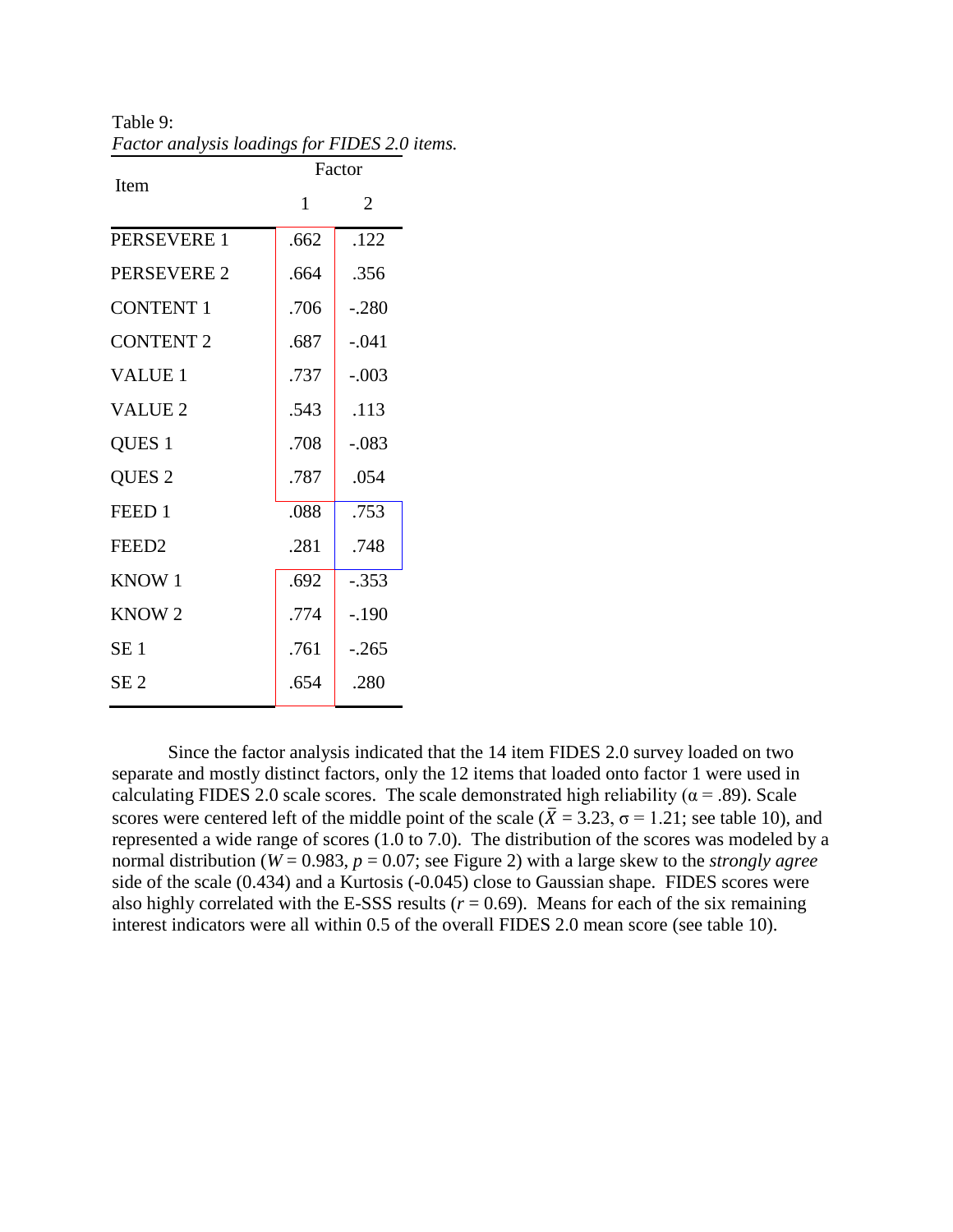

Figure 2: FIDES 2.0 scale score distribution.

| Table 10: Descriptive statistics for FIDES 2.0 Indicators |  |  |  |
|-----------------------------------------------------------|--|--|--|
|-----------------------------------------------------------|--|--|--|

| Indictor            | # of Items                  | Mean | σ    | $\alpha$ |
|---------------------|-----------------------------|------|------|----------|
| <b>PERSEVERANCE</b> | $\mathcal{D}_{\mathcal{L}}$ | 3.89 | 1.54 | 0.63     |
| <b>CONTENT</b>      | 2                           | 2.76 | 1.45 | 0.62     |
| <b>VAL</b>          | 2                           | 3.76 | 1.46 | 0.68     |
| <b>QUES</b>         | 2                           | 2.77 | 1.53 | 0.69     |
| FEED*               | 2                           | 4.20 | 1.49 | 0.64     |
| <b>KNOW</b>         | 2                           | 2.93 | 1.51 | 0.72     |
| <b>SE</b>           | $\mathcal{D}_{\cdot}$       | 3.32 | 1.43 | 0.59     |
| <b>FIDES 2.0</b>    | 12                          | 3.23 | 1 21 | 0.91     |

\*Note: The *use of feedback* indicator was not included in the final FIDES 2.0 scale.

## Revised Results

Again, after having established the reliability and the validity of the FIDES 2.0 instrument, we examined how reported interest varied by grade level, sex, and intended academic major, based on FIDES 2.0 scale scores using the 12 remaining items (after having removed the FEED1 and FEED2 items). See Table 11 for scale score means by group.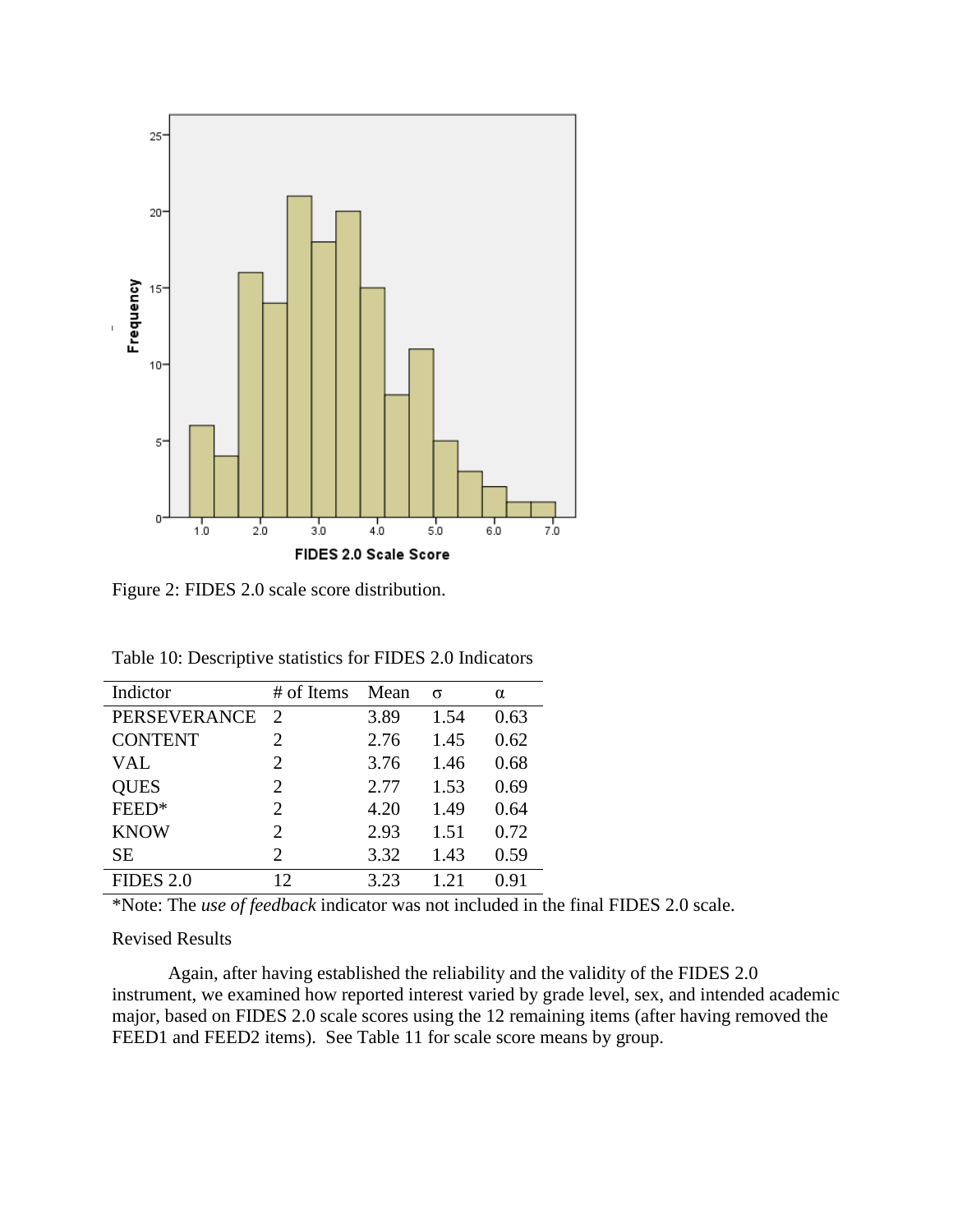| Group           | Count | Average | σ    |
|-----------------|-------|---------|------|
| Grade           |       |         |      |
| 9               | 33    | 3.3     | 1.26 |
| 10              | 41    | 3.55    | 1.16 |
| 11              | 34    | 3.21    | 1.32 |
| 12              | 37    | 2.83    | 1.04 |
| Gender          |       |         |      |
| Male            | 48    | 3.68    | 1.32 |
| Female          | 97    | 3.01    | 1.11 |
| Major           |       |         |      |
| Undecided       | 73    | 3.12    | 1.13 |
| <b>STEM</b>     | 35    | 3.71    | 1.38 |
| Humanities      | 21    | 2.8     | 1.18 |
| <b>Business</b> | 12    | 3.18    | 1.26 |
| Performing Arts | 4     | 3.41    | 0.40 |

Table 11: *Descriptive statistics for mean FIDES 2.0 scores, by demographic grouping*

As with the pilot data set, there were no significant differences in mean FIDES 2.0 scores based on grade level (*F* (3,140) = 2.36,  $p = 0.74$ ), or intended major (*F* (4,139) = 2.32,  $p = 0.60$ ). However, in contrast to the pilot data, a comparison of the FIDES 2.0 mean for students intending on majoring in a STEM field (3.72) was contrasted with all other majors (2.96; not including undecided) and a significant difference was found  $(t(71) = 2.55, p < 0.05)$ . As the mean scale scores indicate, students who intend to pursue STEM majors report a higher level of interest than those who do not intend to declare a STEM major. Although this is not surprising, it provides further support for the construct validity of the FIDES 2.0 instrument.

Mean FIDES 2.0 scores for males (3.68) and females (3.01) were found to be significantly different ( $t(144) = 3.16$ ,  $p < 0.05$ ). The mean scale scores can be interpreted as suggesting that males tend to occupy a higher interest level than female students in this sample.

### Discussion of Revised Item Testing

The FIDES 2.0 instrument performed as well as the FIDES 1.0 instrument in both reliability and in construct validity. The high Cronbach's alpha ( $\alpha$  = .89) showed a continued strong internal reliability and indicated close correlation between items on the scale. The high correlation  $(r = 0.69)$  with the independent measure of student interest in engineering, the E-SSS, also provides empirical evidence for construct validity. Further support for construct validity exists in evidence from the factor analysis performed on the 12 item FIDES 2.0 instrument, after analyzing using two factors.

The major issue addressed with revisions of the FIDES 1.0 instrument was to change the shape of the scale score distribution. As mentioned in the discussion of the results for the FIDES 1.0, interest in engineering is expected to be low for a general high school population. The initial scale scores were too close to the center value and skewed slightly towards the *strongly disagree* side of the scale. We determined that the scale should have a much higher skew to the *strongly*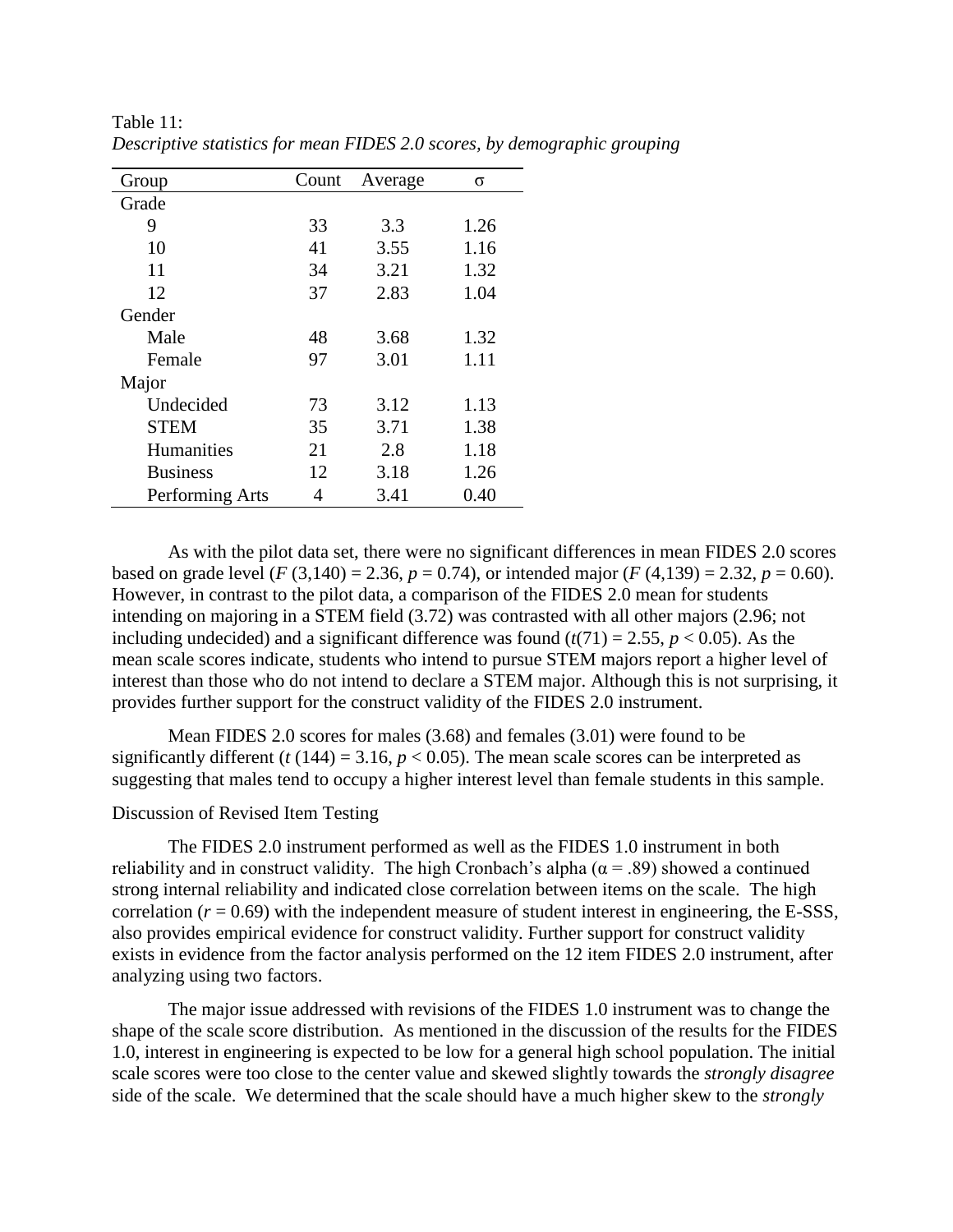*agree* side of the scale, and have a mean closer to the low end of the interest scale. This was done in order to reduce the potential for a ceiling effect for higher interest students and to more accurately reflect the frequency with which historically underrepresented high school students show high interest in engineering. This goal was achieved through the FIDES revisions by introducing more specific and extreme language that included introducing items aimed at both low and high interest level students.

Further evidence that scale responses model the intended population exists in considering group comparisons for the scale. As with the FIDES 1.0 results, we found a significant difference between male and female respondents, but not for grade level. These results are consistent with the intended population. Also, the FIDES 2.0 testing showed a significant difference between students intending to major in a STEM field and those who are planning a major outside of STEM. This was not the case for FIDES 1.0, and is more consistent with how we would expect the population to be distributed.

The improved version of the FIDES instrument demonstrates both validity and reliability as a way to measure interest in engineering as a construct. The FIDES 2.0 survey scores are distributed in a way that allows administrators of the FIDES instrument to better measure growth of student interest over time.

#### Significance

This study reports on the iterative development of a way to practically and efficiently measure interest development in engineering. The FIDES 2.0 survey is recommended for use in any engineering education setting in which obtaining a solitary estimate of the current interest level of a student is of value, or which intends to evaluate program impact on changes in student interest in engineering. The survey can be used as a standalone measurement tool in order to provide programs and educators information about the current level of interest that an individual student is at. This information can be used to provide differentiated teaching, scaffolding, or grouping for individual students to best meet their developmental needs based on their interest level. Using the FIDES 2.0 as a pre- and post-intervention measure of student interest can also provide evidence used to evaluate program effectiveness in increasing student interest in engineering over time. The FIDES survey is particularly useful in this application, as it is sensitive to changes in multiple indicators of interest, and has a low risk of a ceiling effect impacting measuring change in students who began at an already elevated level of interest.

#### **Conclusions**

In conclusion, our goal for developing a tool that provides a standardized and efficient measure for interest in engineering that is based on current interest development theory, was achieved through the iterative development of the FIDES survey instrument. FIDES 2.0 is sensitive to student interest as both a state and a trait in that it utilizes items aimed at both situational and individual phases of interest described in the FPMID. To measure at all phases, the survey includes indicators of interest beyond simple positive feelings or attitudes, which the FPMID describes as only one of the characteristics that provides evidence for the level of student interest development for a domain. Examples of the broader utilization of multiple interest characteristics are items on the FIDES 2.0 based on indicators such as content knowledge and independent questioning that help evaluate student interest at higher phases. Overall, the FIDES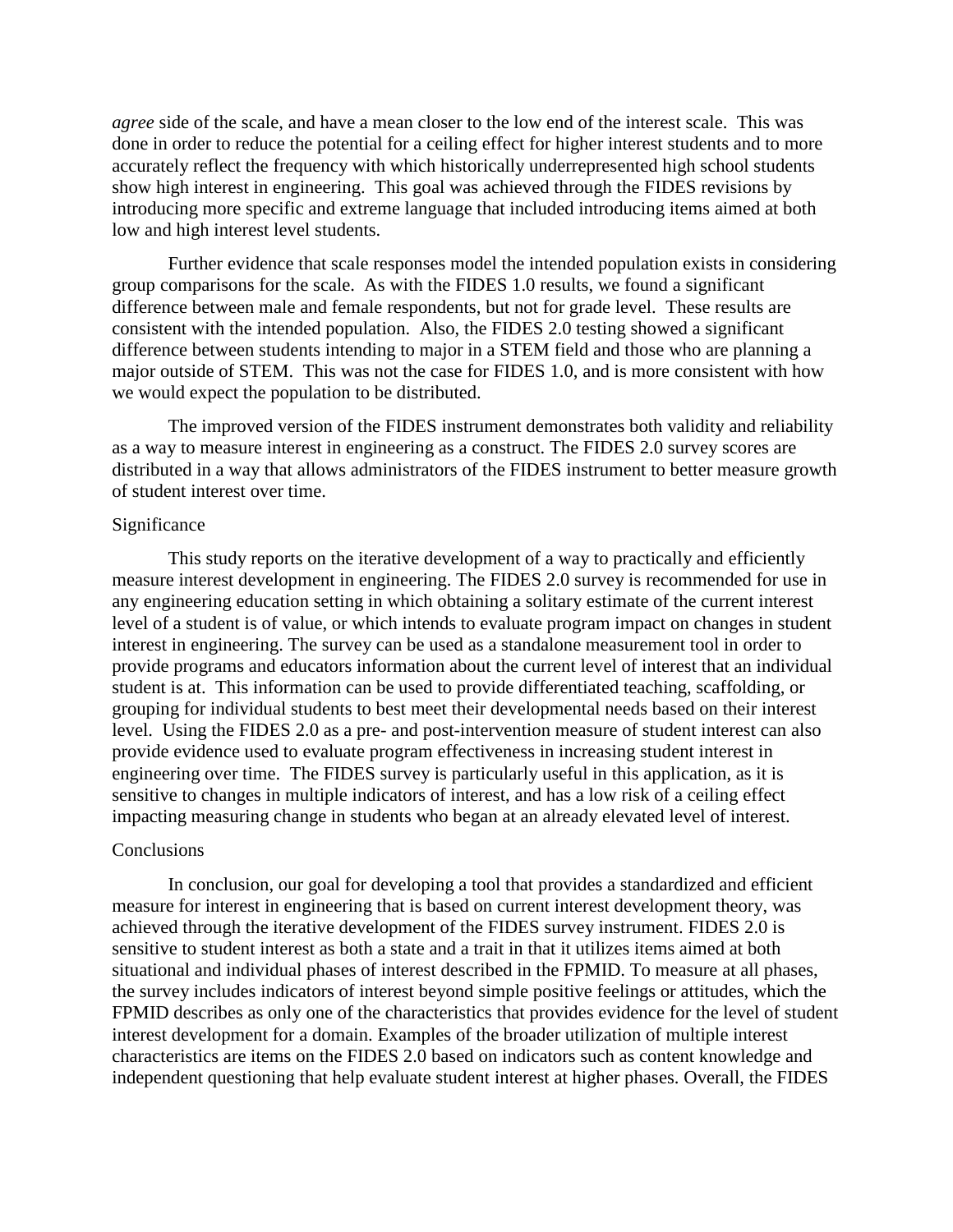2.0 survey's consistency with current theory improves its ability to accurately measure interest in engineering as a psychological construct.

Beyond being theoretically consistent, the survey also demonstrates both validity and reliability, and via examination of a representative sample, demonstrates responses believed to be consistent with our understanding of a high school student population. An accurate picture of interest in engineering among historically under-represented, urban high school students includes a lower percentage of students at high levels of interest. Revision to the FIDES 1.0 created a survey instrument (FIDES 2.0) that reflects this expectation by demonstrating scale scores that result in a mean that maps towards the *slightly disagree* side of the interest scale. Furthermore, the revisions to the FIDES resulted in a distribution of scale scores consistent with our understanding of the population, as the *strongly disagree* side of the FIDES 2.0 scale scores has a precipitous drop in frequency as scores approach very high levels.

There are, however, a few limitations of the study. To improve confidence in the survey's overall generalizability, larger and more diverse samples should be tested. The study administered the survey in high schools that serve predominately minority students, and are in large urban areas. The well-documented underrepresentation of minorities in STEM careers may imply that interest in engineering fields is lower for these groups, and may have an effect on response patterns for the students surveyed. Therefore, studies that include a better balance of ethnicities are necessary. There may also be some influence of living in a large urban area on response patterns, and so testing in suburban and rural areas is also needed to fully evaluate the FIDES 2.0 instrument. Thus far, the survey appears to reflect the response pattern that would be expected for the high school student population as a whole, but the recommended further testing will strengthen the validity of that claim.

Future studies in which truncated versions of the survey have been administered are also needed to help better achieve the goal of providing an efficient measurement tool. While we believe the survey is well balanced and fairly brief, it may be necessary in some situations to have a tool that can be used very quickly. For example, in a learning task that includes a long session with an online intelligent tutor, reducing the amount of time spent on other extraneous online items may be desirable. Studies that analyze the items on the FIDES 2.0 survey to identify those that provide the most information about each respondent's scale score could reveal a smaller subset of items that would give survey administrators a shortened version of the FIDES instrument, thus giving more flexibility in its use. In its current formulation, the FIDES 2.0 instrument can be used as a stand-alone 12 item survey, with 6 optional negatively phrased items available to identify irregular patterns. The 12 items provide a brief survey, however, we recommend the addition of the negatively phrased items, as they have proven useful in detecting irregular patterns.

We believe that we have developed and refined a valid and reliable survey instrument that can provide critical information about student interest in engineering to both researchers and practitioners in engineering education.

## References

1. National Academy of Sciences (2007). *Rising above the gathering storm: Energizing and employing America for a brighter future*. Washington, DC: National Academies Press.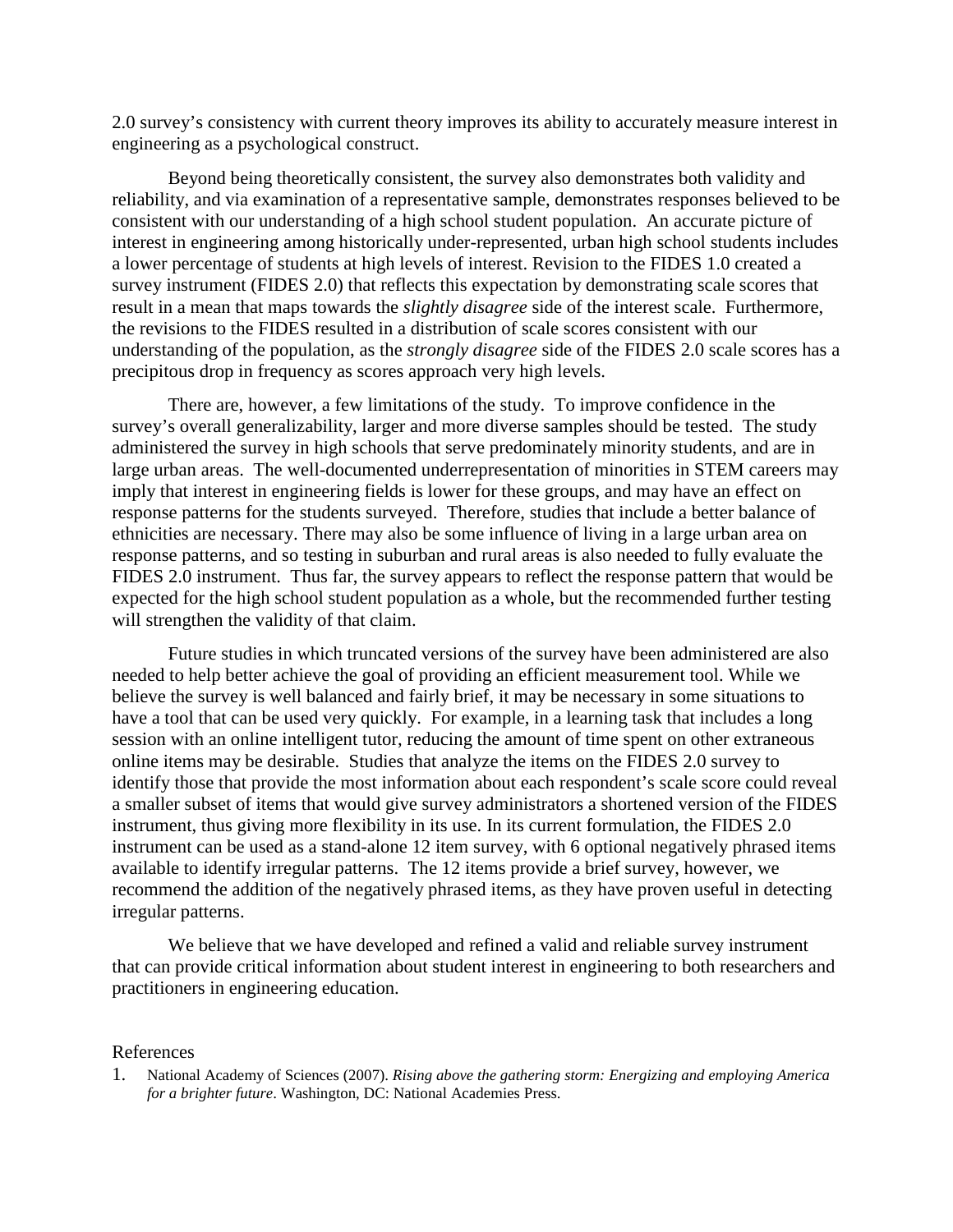- 2. National Research Council Committee on Integrated STEM Education (2014). *STEM Integration in K-12 Education: Status, Prospects, and an Agenda for Research*. Margaret Honey, Greg Pearson, and Heidi Schweingruber (Eds.). Washington, DC: The National Academies Press.
- 3. Tyler-Wood, T., Knezek, G. & Christensen, R. (2010). Instruments for assessing interest in STEM content and careers. *Journal of Technology and Teacher Education*, 18(2), 341-363.
- 4. Faber, M., Unfried, A., Weibe, E.N., Corn, J., Walker Townsend, L., &Collins, T.L., (2013, June). *Student attitudes toward STEM: The development of upper elementary school and middle/high school student surveys*. Paper presented at the ASEE Conference & Exposition, Atlanta, GA.
- 5. Maltese, A. V., Melki, C. S. and Wiebke, H. L. (2014). The nature of experiences responsible for the generation and maintenance of interest in STEM. *Science Education*, 98(6), 937–962.
- 6. Nisbett, R. E., & Wilson, T. D. (1977). Telling more than we can know: Verbal reports on mental processes. *Psychological review*, *84*(3), 231.
- 7. Hidi, S. & Renninger, K. A. (2006). The four-phase model of interest development. *Educational Psychologist*, 41, 111–1270.
- 8. Reigeluth, C. M. (1983). *Instructional-design theories and models: An overview of their current status*. Hillsdale, NJ: Lawrence Erlbaum Associates, pg. 32.
- 9. Ainley, M., Hillman, K., & Hidi, S. (2002). Gender and interest processes in response to literary texts: situational and individual interest. *Learning and Instruction*. 12(4), 411-428.
- 10. Krapp, A. (2002). Structural and dynamic aspects of interest development: Theoretical considerations from an ontogenetic perspective. *Learning and Instruction*, 12(4), 383-409.
- 11. Schraw, G., & Lehman, S. (2001). Situational interest: A review of the literature and directions for future research. *Educational Psychology Review*, 13(1), 23-52.
- 12. Perry, B. D., Pollard, R. A., Blakley, T. L., Baker, W. L., & Vigilante, D. (1995). Childhood trauma, the neurobiology of adaptation, and use dependent development of the brain: How "states" become "traits". *Infant mental health journal*, *16*(4), 271-291.
- 13. Harackiewicz, J. M., Barron, K. E., Tauer, J. M., Carter, S. M., & Elliot, A. J. (2000). Short-term and longterm consequences of achievement goals: Predicting interest and performance over time. *Journal of educational psychology*, *92*(2), 316.
- 14. Linnenbrink, E. A., & Pintrich, P. R. (2002). Motivation as an enabler for academic success. *School Psychology Review*, *31*(3), 313-327.
- 15. Crocker, L. & Algina, J. (2009). *Introduction to classical and modern test theory*. Mason, OH: Cengage Learning.
- 16. Clark, L. A., & Watson, D. (1995). Constructing validity: Basic issues in objective scale development. Psychological Assessment, 7(3), 309-319.
- 17. Krapp, A. (2005). Basic needs and the development of interest and intrinsic motivational orientations. *Learning and Instruction*, 15(5), 381–395.
- 18. Schiefele, U. (2001). *The role of interest in motivation and learning*. In J. M. Collis, & S. Messick (Eds.), Intelligence and personality (pp. 163-194). Mahwah, NJ: Erlbaum.
- 19. Sadler, P. M., Sonnert, G., Hazari, Z., & Tai, R. (2012). Stability and Volatility of STEM Career Interest in High School: A Gender Study. *Science education,* 96(3), 411-427.
- 20. Lent, R.W., Brown, S.D. (1996). Social cognitive approach to career development: An overview. *The career development quarterly,* 44(4), 310-321.
- 21. Hair, J.F., Tatham, R.L., Anderson, R.E. and Black, W. (1998) *Multivariate data analysis*. (Fifth Ed.) Prentice-Hall:London.
- 22. Renninger, K. A., & Hidi, S. (2011). Revisiting the conceptualization, measurement, and generation of interest. *Educational Psychologist*, 46(3), 168-184.
- 23. Renninger, K. A. (2010).*Working with and cultivating interest, self-efficacy, and self-regulation*. In D. Preiss & R. Sternberg (Eds.), Innovations in educational psychology: Perspectives on learning, teaching and human development (pp. 107–138). New York, NY: Springer.
- 24. Pintrich, P. R., & de Groot, E. V. (1990). Motivational and self-regulated learning components of classroom academic performance. *Journal of Educational Psychology,* 82(1), 33-40.